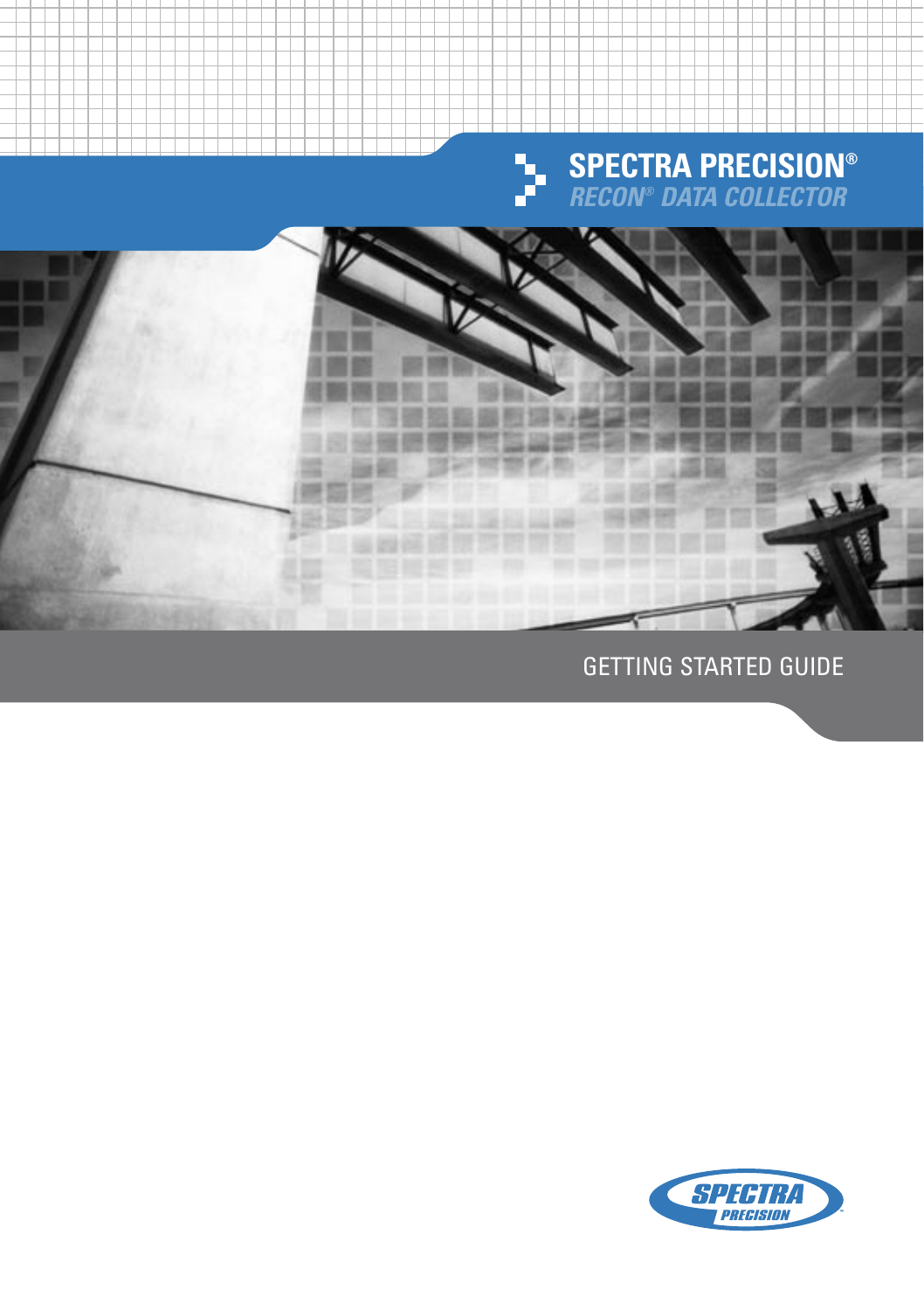This is the February 2008 release of the Spectra Precision Recon Data Collector Getting Started Guide, Part Number 57179-20. The Spectra Precision Recon operating system is based on the Microsoft® Windows Mobile® software.

© 2005–2008, Spectra Precision. All rights reserved. Recon is a registered trademark of Tripod Data Systems Inc. ActiveSync, Microsoft, Windows, and Windows Media are either registered trademarks or trademarks of Microsoft Corporation in the United States and/or other countries. All other trademarks are the property of their respective owners.

#### **Notice to Our European Union Customers**

For product recycling instructions and more information, please go to www.spectraprecision.com/ev.shtml.

Recycling in Europe:

To recycle Spectra Precision WEEE (Waste Electrical and Electronic Equipment products that run on electrical power), call +31 497 53 24 30, and ask for the "WEEE Associate". Or, mail a request for recycling instructions to:



#### **Technical Assistance**

If you have a problem and cannot find the information you need in the product documentation, contact your local Spectra Precision Authorized Distribution Partner. Alternatively, go to the Spectra Precision website at **www.spectraprecision.com** or request technical assistance from Spectra Precision support by emailing **support@spectraprecision.com**

Additional information on Windows Mobile products is available from: www.microsoft.com/windowsmobile/default.mspx.

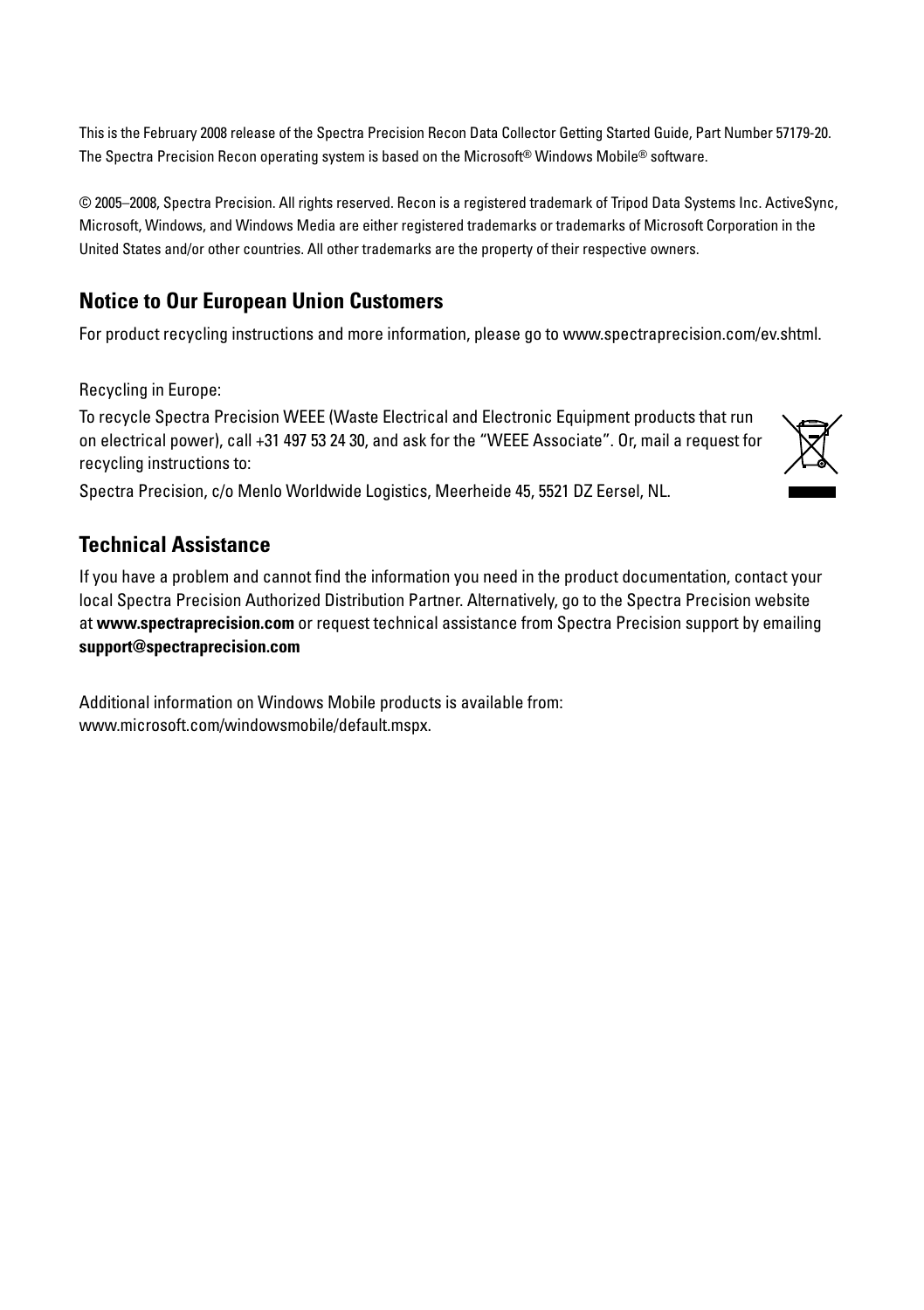# **Contents**

# **Welcome**

Congratulations on your purchase of one of the most advanced handheld computers available on the market today. The rugged design of your handheld allows you to work in harsh outdoor environments. You can operate your unit in blazing heat, subzero cold, driving rain or dusty job sites – places you could not take a consumer-grade handheld computer.

**NOTE:** Not all the features discussed in this manual will apply to every unit, as some of the features are offered as options. If the feature described does not apply to your unit, please disregard that section.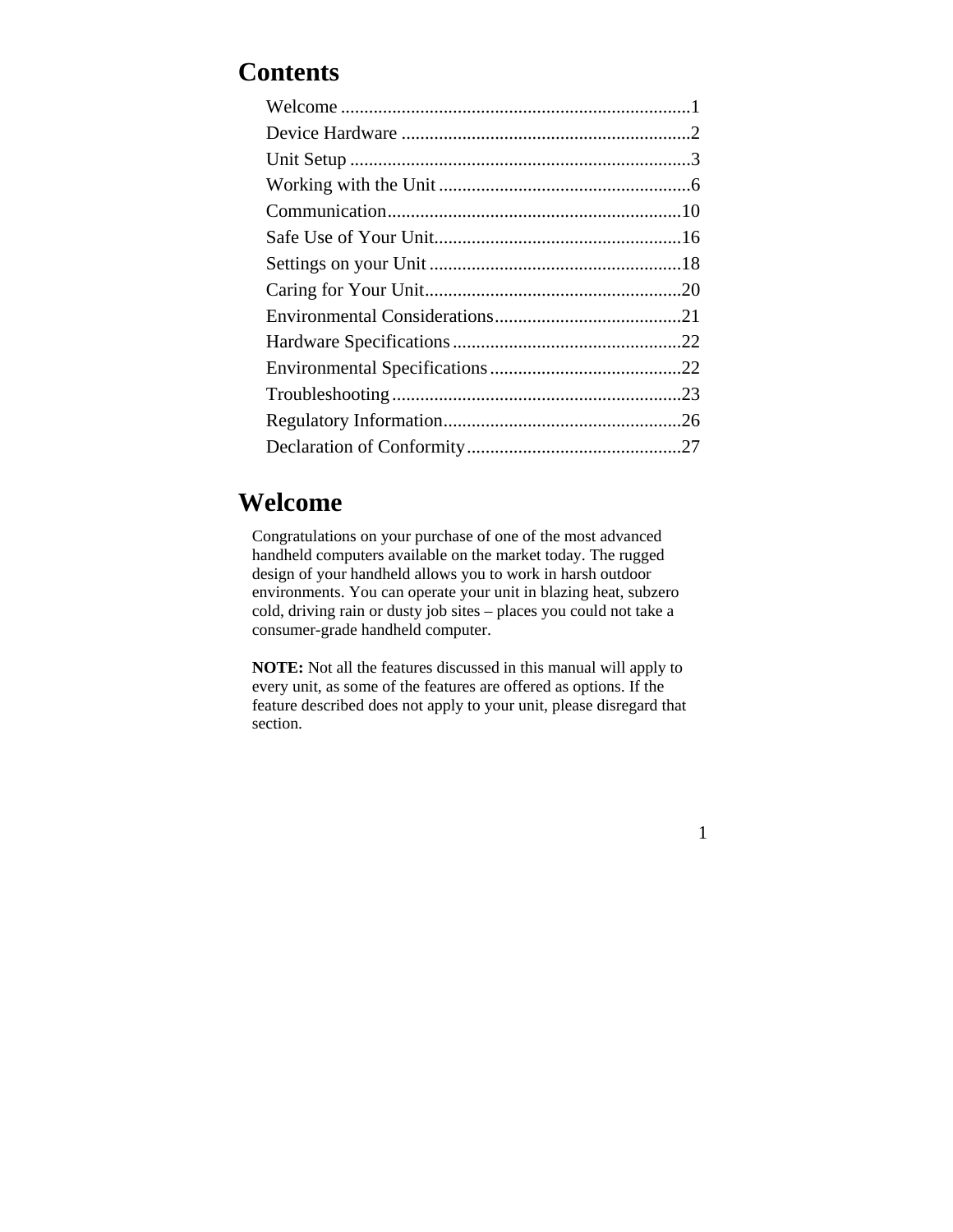# **Device Hardware**



**NOTE:** Be sure to read the warranty and safety information in this manual prior to using your unit.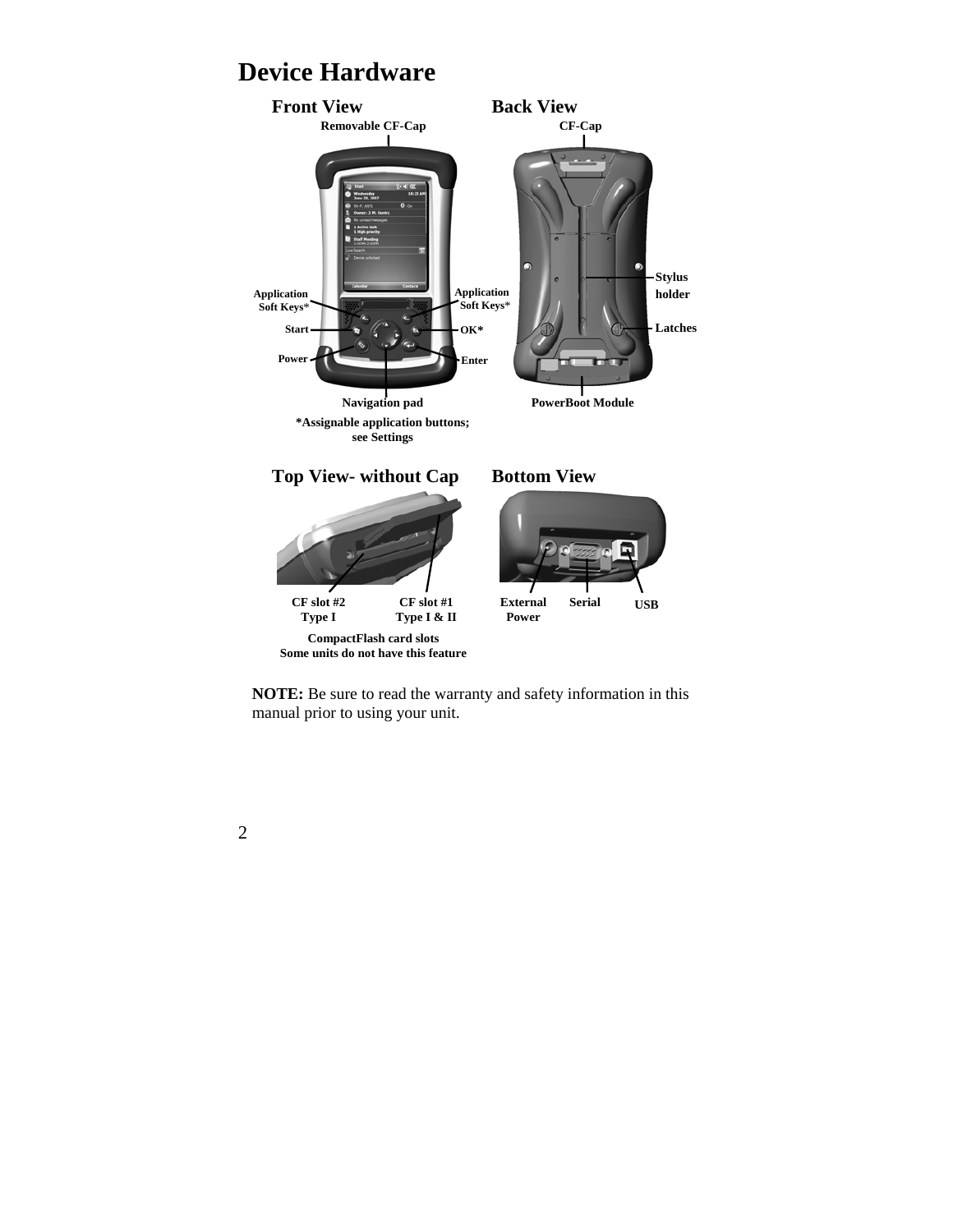# **Unit Setup**

# **1. Charge the PowerBoot Module**

The PowerBoot Module<sup>TM</sup> that contains the batteries is shipped detached from the unit. Before you insert the PowerBoot into the unit, you should charge it. If the AC adapter that came with your unit has multi-national plugs, connect the appropriate AC plug for

your country to the AC adapter. Plug into an electrical outlet and plug the barrel end of the AC adapter into the PowerBoot. Charge at least 12 hours before using.



**Warning!** Be sure to only use the AC adapter included with your unit. Use of other adapters will void the product warranty.

## **2. Attach the PowerBoot Module**

To attach the PowerBoot, use a screwdriver or the flat head of the supplied stylus to turn the latches counter-clockwise until the arrows point downward towards the I/O ports on the PowerBoot. While applying pressure down and forward on the PowerBoot, firmly slide it onto the main unit as shown.





Lock the PowerBoot latches by turning them clockwise one half turn until the arrows on the latches point away from the I/O ports.

## **3. Attach the hand strap**

Hold the hand strap clip at a 45-degree angle and push the clip onto the bracket. Repeat the process with the other end of the hand strap.

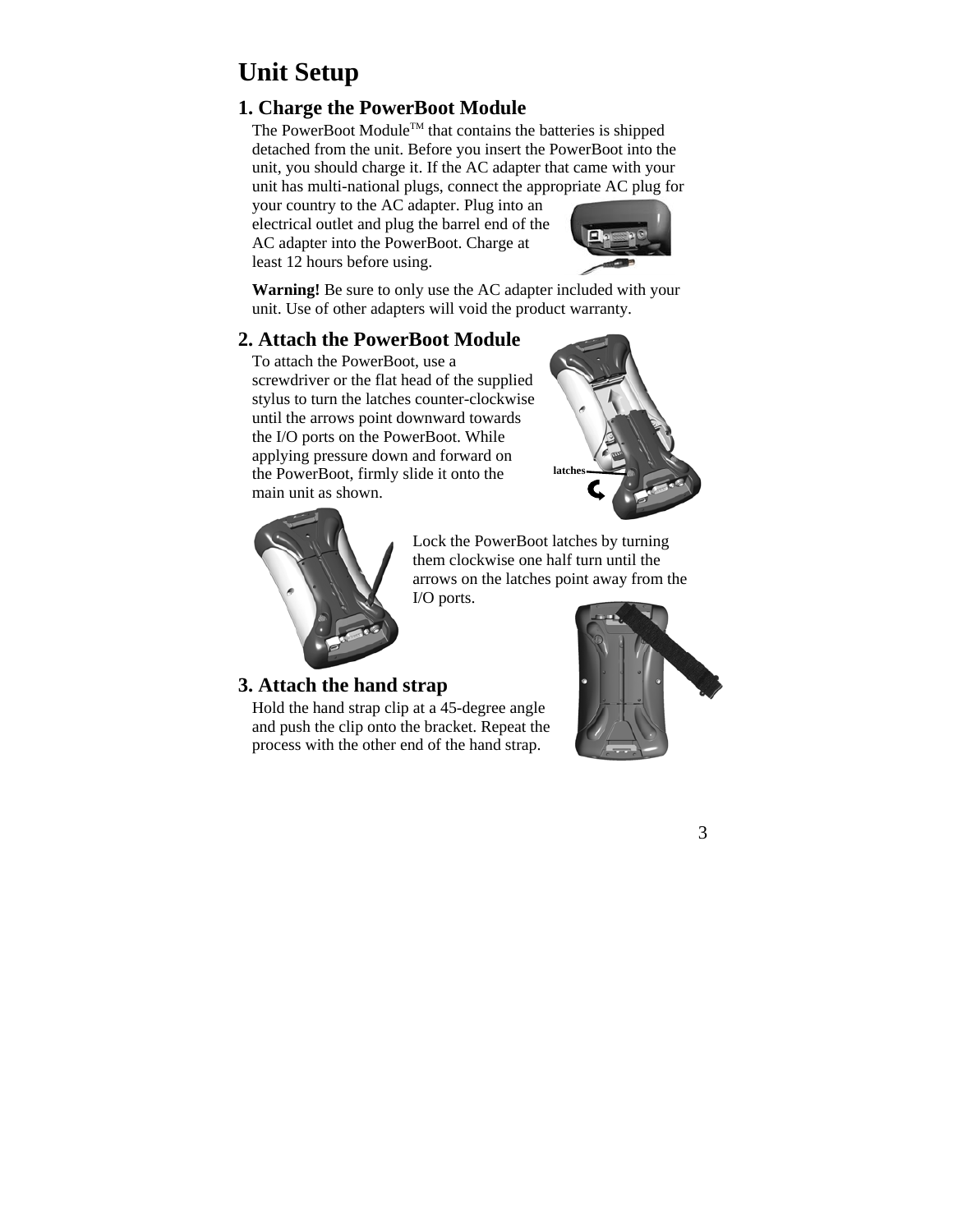### **4. Install the screen protector**

To keep the touchscreen clean and protected, install the screen protector. Unprotected screens become scratched and scuffed over time. Screen protectors extend the life of the display by providing a protective and replaceable barrier between abrasive grit and the surface of the display. Screen damage associated with failure to use a screen protector may not be covered under warranty.

## **5. Turning your unit on and off**

To turn your unit on, press and release the **Power** key on the lower left hand corner of the keypad. To turn your unit off, press and release the **Power** key again.

One of the most convenient features of the unit is "instant on" and "instant off" (also known as "suspend/resume"). There is no waiting for the unit to boot up every time it is turned on. "Instant on" does not occur on the first boot-up.

When the unit first turns on, the message "Tap the screen to set up your Windows Mobile-based device" will appear.

### **6. Align screen**

The align screen message will display a series of targets to tap in sequence on the screen. Use the stylus to tap the targets firmly and accurately. Sometimes you need to repeat the alignment procedure more than once to provide a satisfactory alignment.

### **7. Location – time zone**

Select your time zone location, set the time and date to the correct values and tap **Next**.

## **8. Password – lock (optional)**

You do not have to provide a password unless you are concerned about unauthorized use. To eliminate using a password, tap **Skip**.

If you opt for password protection the password must be entered every time you turn the unit on or the **Power** key is pressed to resume operation.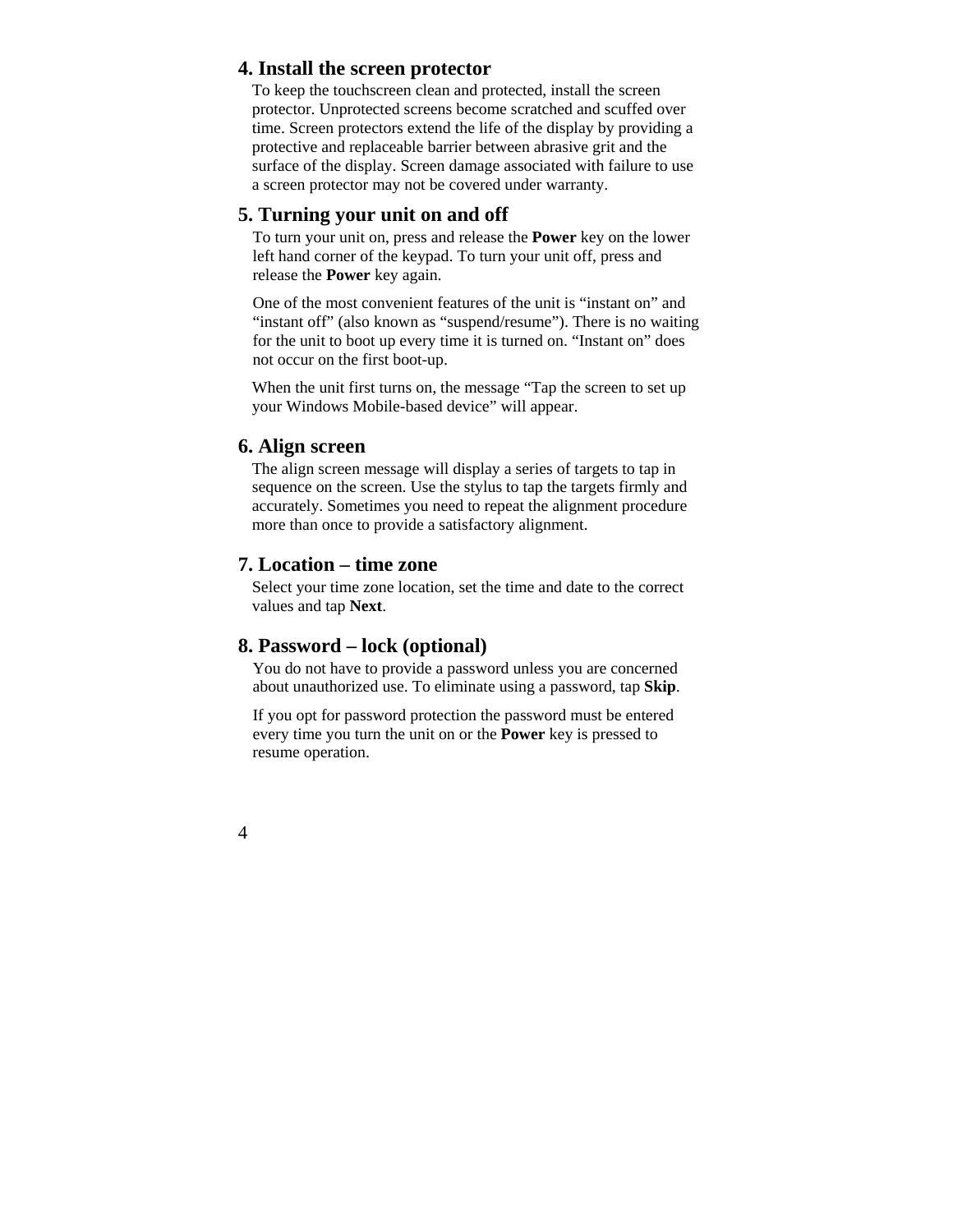#### **WARNING**: BE CERTAIN TO REMEMBER THE PASSWORD.

The only way to recover from a forgotten password is to perform a Clean Boot and you will LOSE all application software, licenses, settings and data on your unit. See page 9 on how to perform a Clean Boot.

#### **9. Using the CF expansion slots**

If your unit comes with CompactFlash (CF) slots, use a small #1 Philips head screwdriver to unscrew the two screws on the top of the CF-Cap™ and remove the cap.

Gently insert a CF card or other device into one of the CF slots. Make sure the front of the card faces the display side of the unit. **Do not force the card into the slot.** The pins can be damaged if the



**Type I Type I & II** 

card is not aligned correctly. CF slot #1 supports Type I & II cards. CF slot #2 supports Type I cards. Replace the CF-Cap and securely tighten the screws.

**NOTE:** DO NOT use the unit without reattaching the CF-Cap. The unit is NOT sealed when the CF-Cap is off and water damage can occur, possibly voiding the warranty.

## **10. I/O ports**

The unit has USB and 9-pin serial ports. Connections via USB to a PC require an A-B USB cable (included with the unit). Serial connections require a 9-pin null-modem serial cable (not included with the unit).



You may also increase your connectivity options with CF cards.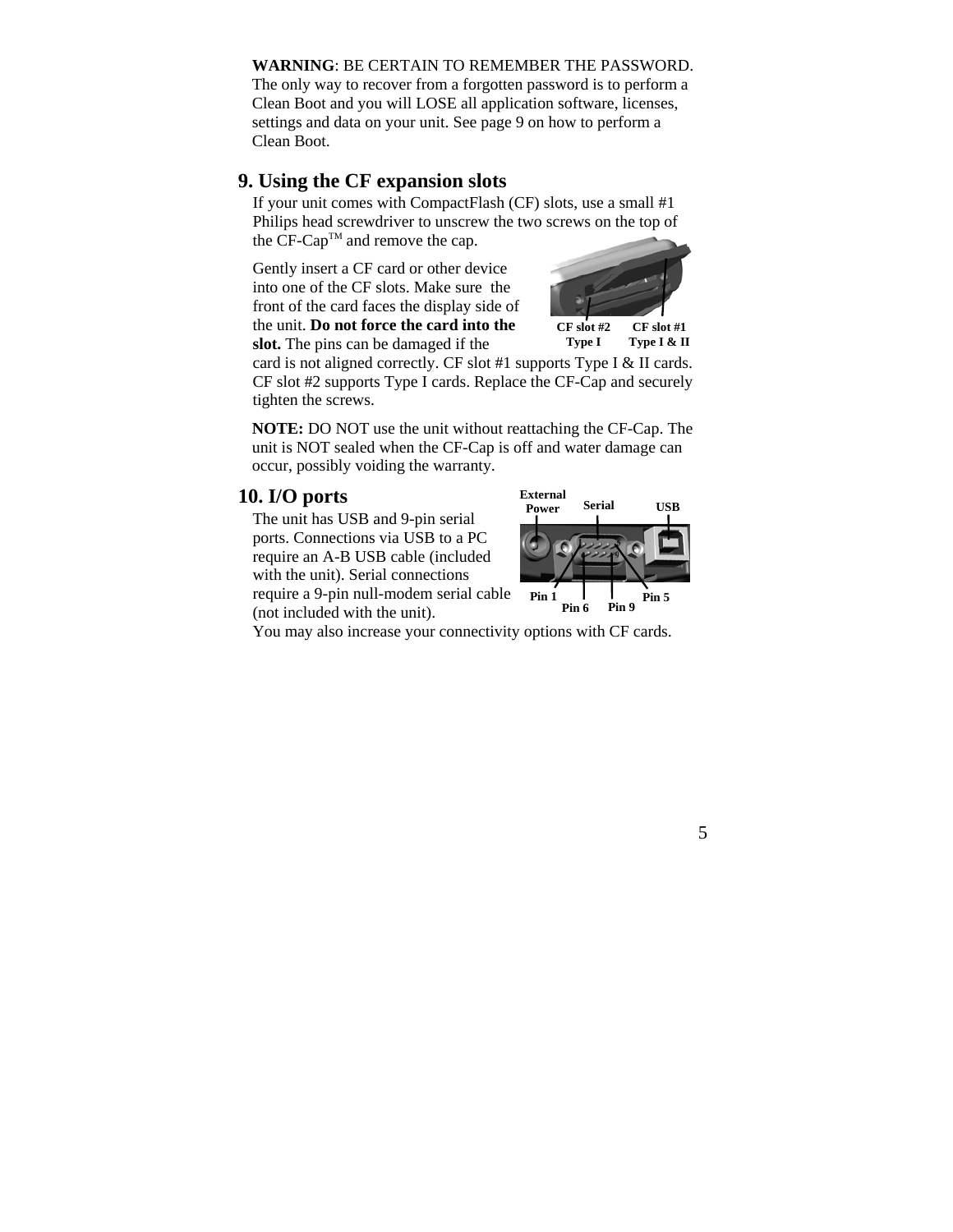# **Working with the Unit**

## **PowerBoot Module**

The PowerBoot includes the batteries to power the unit, the power port used to charge the unit, and the I/O ports that are used to communicate with other devices using a USB or serial cable.

**Battery Life:** Battery life is dependent upon the application and operating environment. The PowerBoot contains 3800 mAh of battery power which typically translates to approximately 15 hours of battery life. Heavy usage of the 802.11g (WLAN), frequent backlight usage, high power consumption CF cards and cold temperatures can all significantly reduce the battery life.

#### **Tips for extending battery life:**

- *WLAN or Bluetooth:* If your unit comes with these options installed, use ONLY when necessary. Turn off when not needed.
- *Display backlight***:** Tap **Start / Settings / System / Backligh**t to minimize the amount of time the backlight stays on, and dim it to only as bright as required to view the display.
- *CF Cards:* Select low-power consumption CF cards, and use them only when necessary.
- *Cold Temperatures:* Keep the unit as warm as possible. If feasible, keep it inside your coat or a vehicle when not in use.
- *Auto features*: Tap **Start / Settings / System / Power / Advanced.** To conserve battery power, specify your unit to turn off in a short time if not in use.

**Charging the PowerBoot Module:** *It is highly recommended to turn off the unit while charging.* If you use the WLAN while charging, you may actually drain the battery, in which case a battery

charging screen warning will appear.

If you need to use the unit and the battery is really low, you MUST turn off the WLAN.



The PowerBoot can be charged when

installed or separately from the main unit. Connect the appropriate AC plug to the AC adapter. Plug into an electrical outlet and plug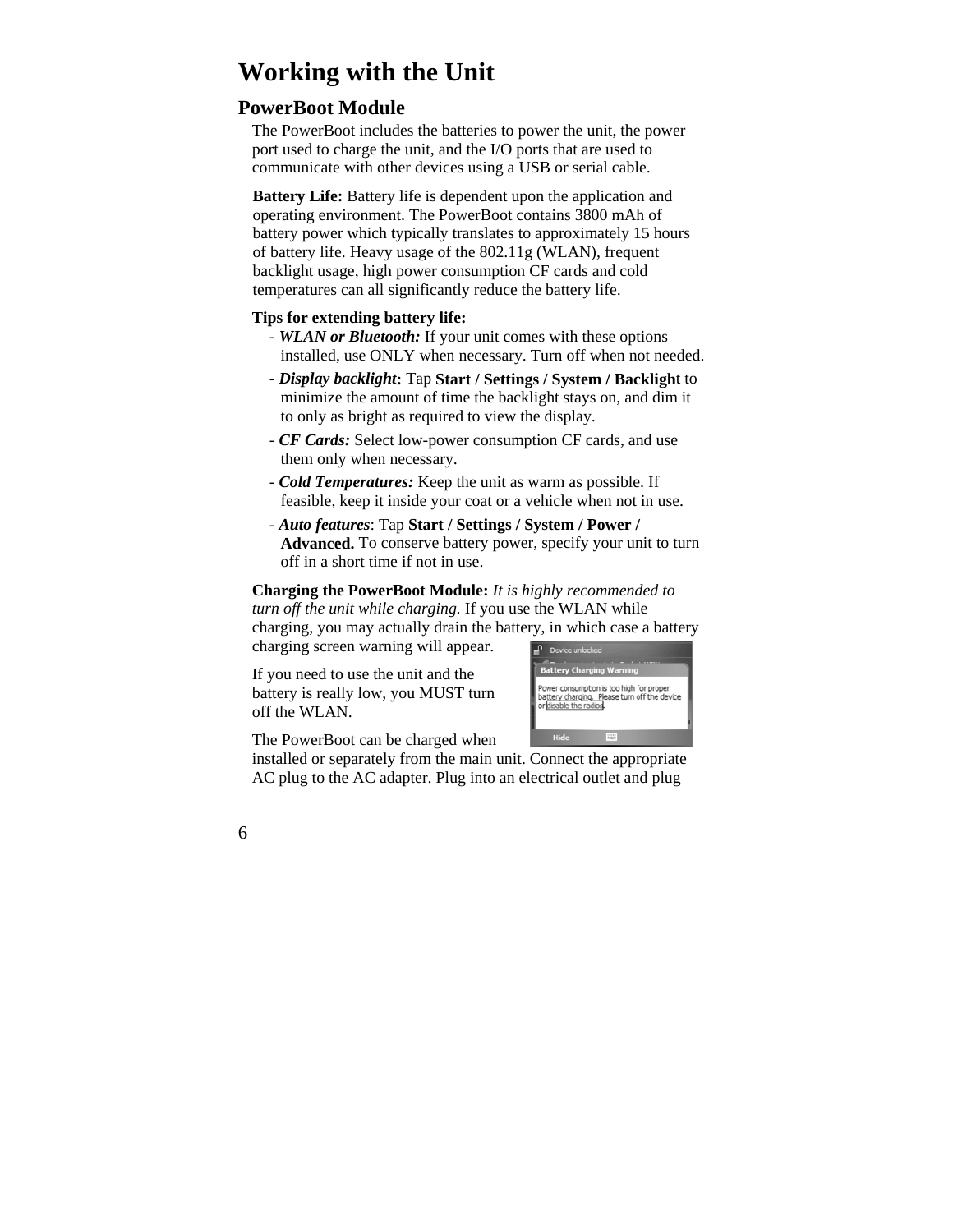the barrel end of the AC adapter into the PowerBoot. If the unit is turned off, it will be fully charged in approximately 12 hours.

**Swapping the PowerBoot Module:** The PowerBoot is designed to be quickly changed (if you purchased additional PowerBoot Modules). The unit saves enough power that if you swap the PowerBoot within 30 seconds, it will not trigger a reset. If the saved power runs out before the new PowerBoot is connected, the unit will reset. This will not impact saved data, programs or configuration, however unsaved data will be lost and the time settings will need to be reset.

#### **To change a PowerBoot Module, perform the following steps:**

- 1. Save your data and turn the unit **OFF**.
- 2. Remove the hand strap.
- 3. Unlock the latches on both PowerBoot Modules. Use a screwdriver or the flat head of the supplied stylus to turn the latches counter-clockwise until arrows point downward towards the I/O ports on the PowerBoot.
- 4. With the unit upside down, remove the PowerBoot by using your thumbs to push and slide it away from the unit as shown in the illustration. Be careful to not press the **Power** key while the PowerBoot is detached.



- 5. Quickly slide the new PowerBoot onto the unit.
- 6. Lock the latches on the new PowerBoot by turning them clockwise one half turn until the arrows on the latches point away from the I/O ports.
- 7. Replace the hand strap.
- 8. Turn on the unit to resume operation.

## **Accessing Storage Memory using File Explorer**

File Explorer (**Start / Programs / File Explorer**) lets you browse the contents of folders on your unit. To easily delete, rename, or copy an item, touch and hold the item.

NOTE: Unlike PCs, Windows Mobile® 6.0 does not support a Recycle Bin. Once a file is deleted, it cannot be recovered.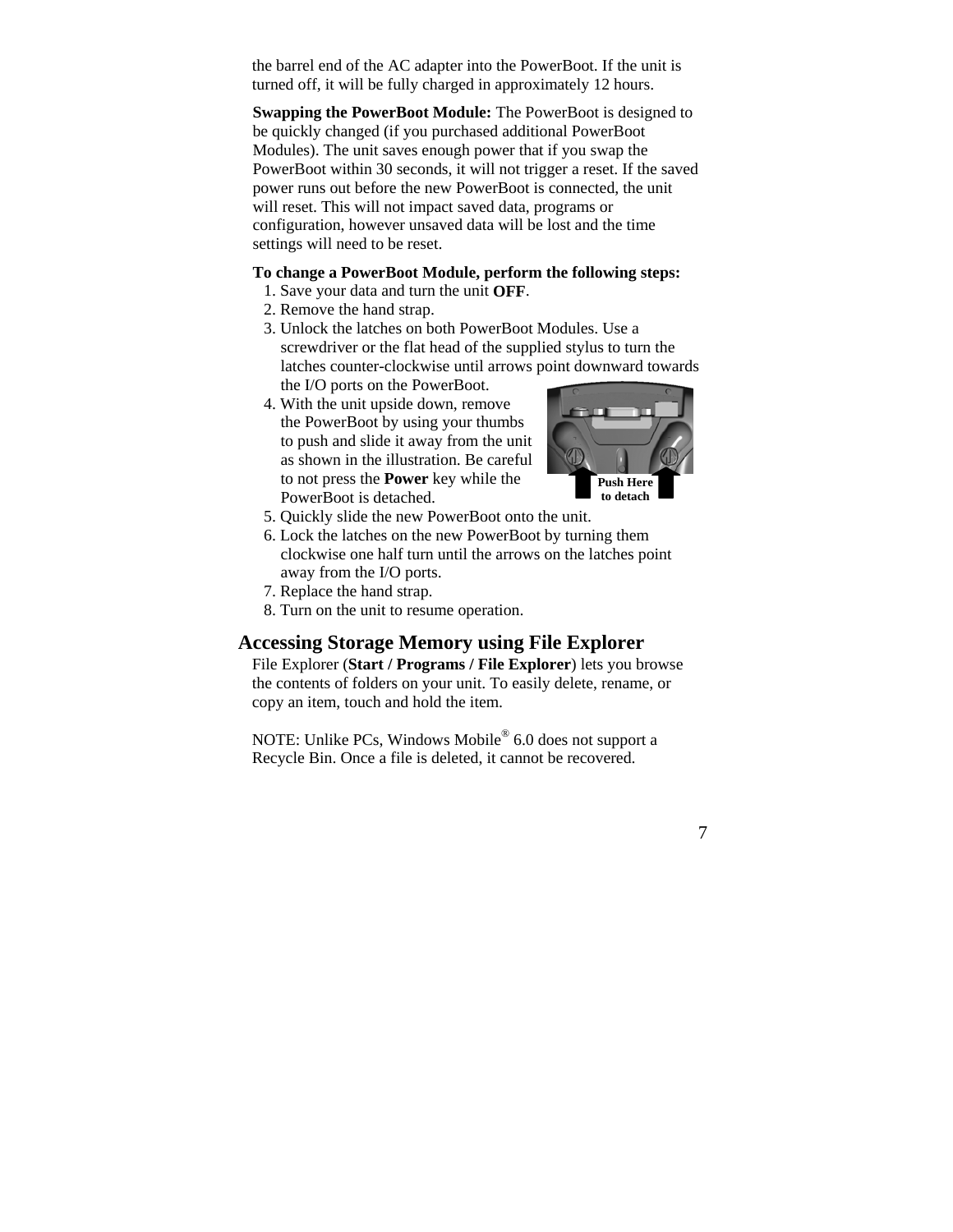### **Using the stylus**

Use the stylus to navigate and select objects on the screen.

- *Tap*: Tap the screen with the stylus to select or open an item. Tapping is the same as clicking the left button on a PC mouse.
- *Drag***:** Hold the stylus on the screen and drag across the screen to select text and images.
- *Touch and hold***:** To access a pop-up menu, touch and hold the stylus on an item name. A circle of dots will appear to indicate that a pop-up menu will soon appear. This action is similar to a right mouse click on a PC.

### **Storage Memory**

Unlike many handhelds which can lose data if they lose power, all your data is always stored in non-volatile persistent storage memory. Losing power will not impact **saved** data or configurations other than the real time clock. This means that you do not have to use a RAM backup utility to protect your data. However, you can lose data by accidentally deleting or overwriting it. As with any computer system, we recommend that you regularly backup your data to removable media or to a PC.

#### **Speaker and microphone**

Your unit comes with an integrated speaker and a microphone. The speaker will allow you to hear a variety of media.

To record, tap **Start / Programs / Notes**. If you do not see the **Recording** toolbar, tap **Menu / View Recording Toolbar**. Tap the round record symbol on the screen. The unit will record until **Stop** is pressed. The recorded file will be saved in the Notes folder. To change the directory where recorded files will be saved, tap the folder icon and navigate to the desired folder.

To play the recorded file, tap the desired file from the Notes program. To begin another recording, tap the record symbol on the screen. You cannot play and record simultaneously; playback will be disabled during recording. To change the volume or mute all sounds, tap the speaker icon in the status bar of the Today screen.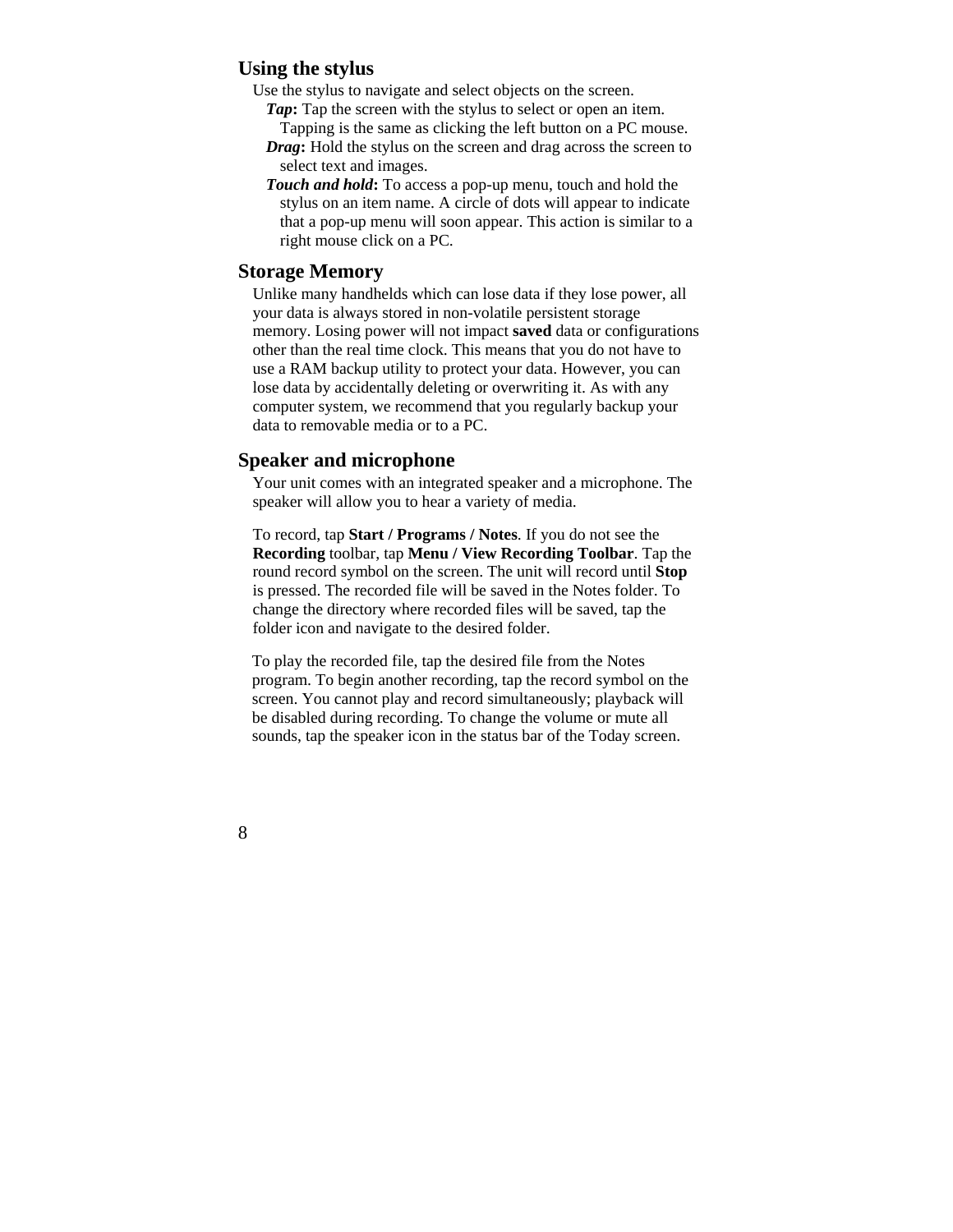### **Power key features**

The **Power** key turns the unit on and off and performs a number of additional functions.

- **Turn backlight on/off:** To toggle the backlight on or off, hold down the **Power** key for approximately 1 second. Once toggled off, the backlight will stay off until it is toggled back on. Screen taps and key presses will not cause it to turn on.
- **Power menu:** Hold down the **Power** key for about 3 seconds to display a countdown. Continuing to press the **Power** key will cause a reset when the countdown reaches zero. If you release the **Power** key while the countdown is proceeding, you access the following menu. Tap an option or **OK** to exit.



**Clean Touch Screen:** Disables the touchscreen for cleaning. Press the enter key to re-enable the touchscreen.

**Align Touch Screen:** Repeats the alignment procedure, if you are having trouble with the touchscreen.

**Reset:** Stops all running programs and restarts the unit. No file system data is lost, only open or unsaved files will be lost. All registry settings, control panel, personal information and databases are preserved.

# **Perform a Clean Boot**



#### **WARNING: All application software installed by the factory and the customer, plus licenses, settings and user data will be cleared if you perform this function**!

Hold down the **Power** key to display a countdown. Continue to hold down the **Power** key until it counts down to zero and beeps twice. Then immediately hold down the Start and OK keys simultaneously. After a few seconds, a screen will come up warning that if you continue, this operation will clear the persistent store including all user data, applications and settings. Follow the instructions on the screen ONLY if you want to completely clear your unit.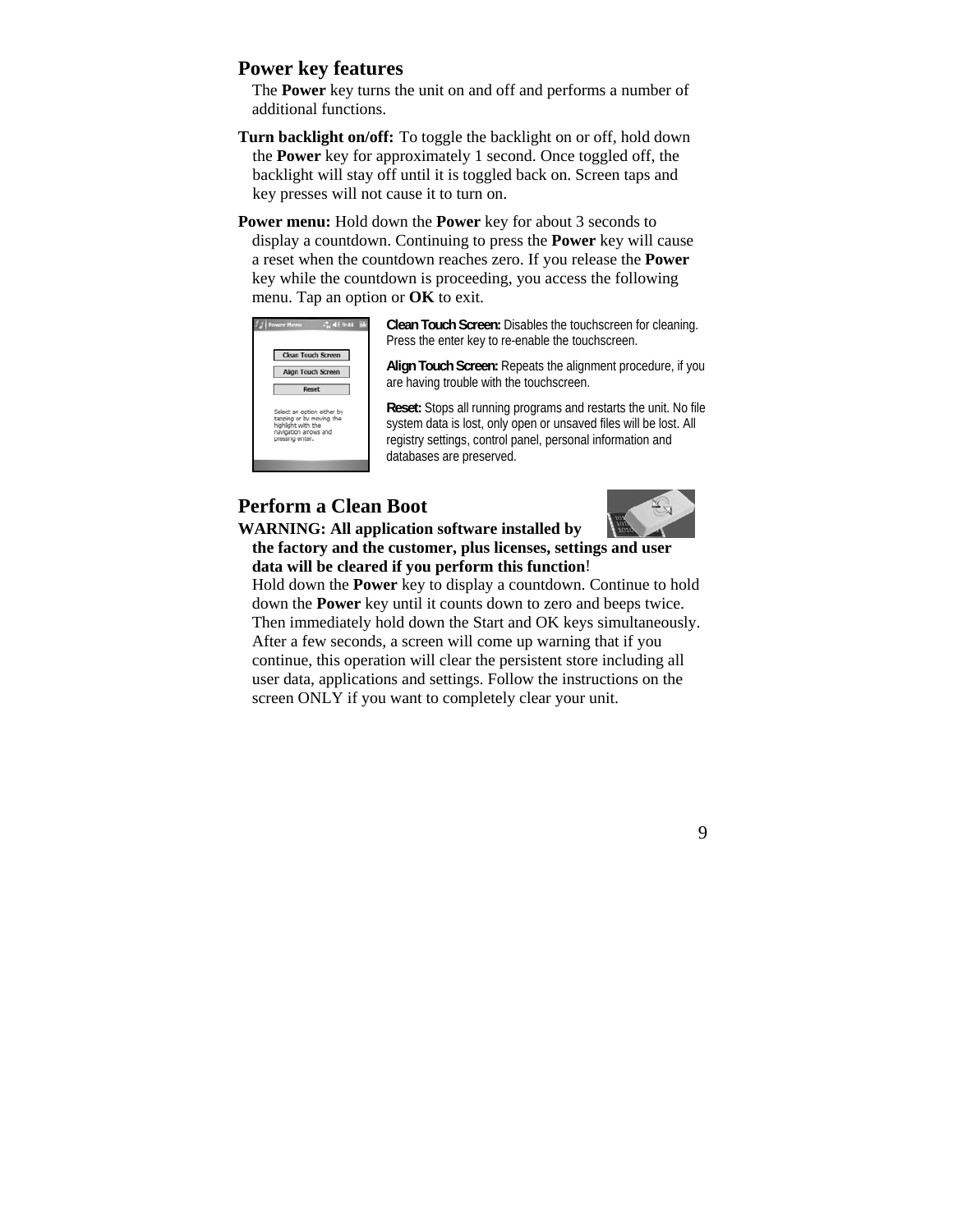# **The Today Screen**

The Today screen provides information that you need for the day. Tap an item to view or edit details. To customize which items are shown on the Today screen, tap **Start / Settings / Today / Items**.



# **The Keypad**



# **Communication**

Your unit may offer multiple methods of communication with other devices as described below. Not all the features apply to every unit, as some of the features are offered as options. If the feature described does not apply to your unit, please disregard that section.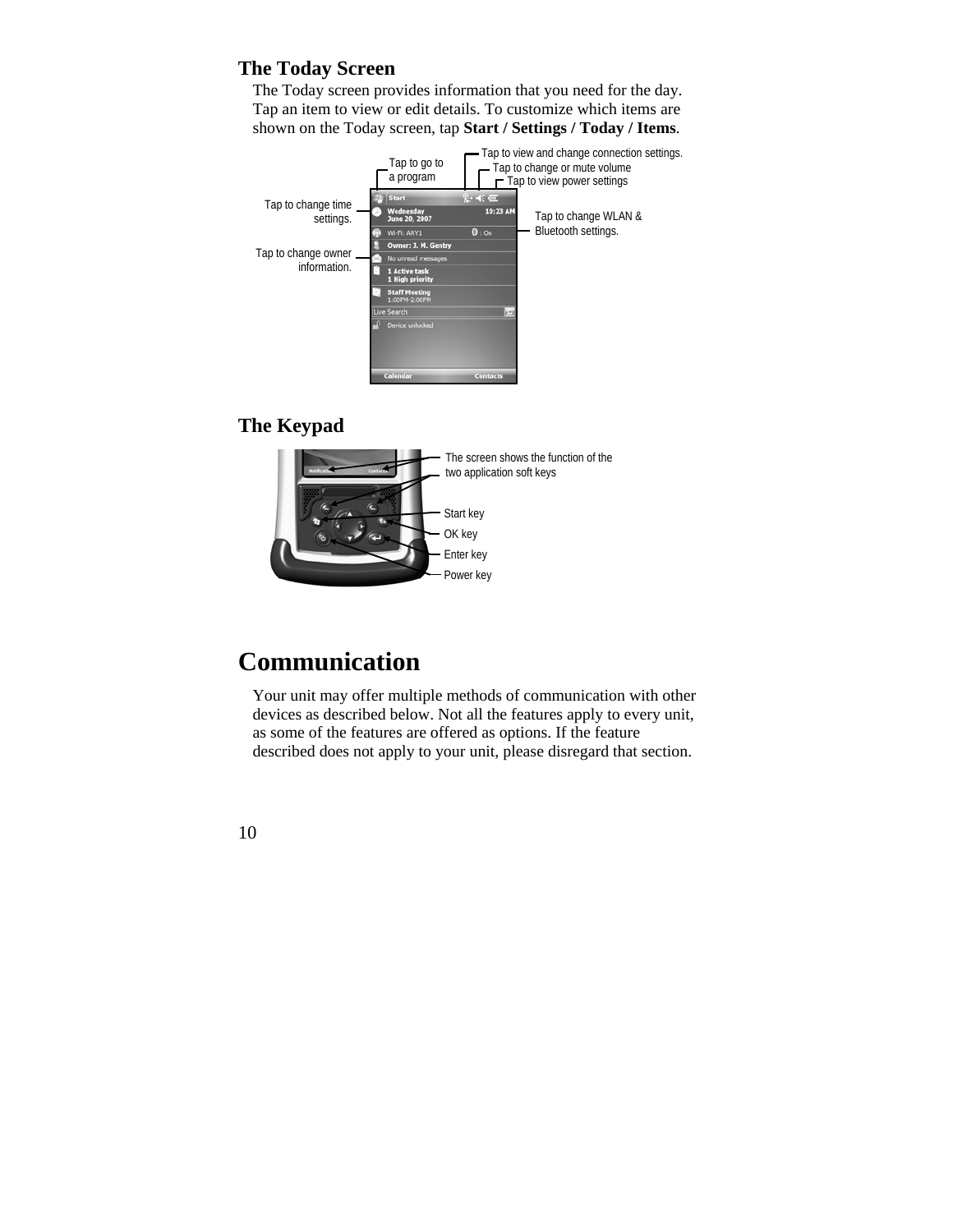## **Connecting to a PC**

Connecting your unit to a PC allows you to copy files, synchronize information, send and receive e-mail and install applications on your unit. Connectivity software is pre-installed on your handheld unit.

You will need to install connectivity software on your PC using the Getting Started CD that will automatically launch what is needed for your PC depending on the operating system (OS).

- **Windows XP SP2 or earlier***:* Microsoft ActiveSync 4.5 or greater is required. (Microsoft Office Outlook 2000 and older is not supported by ActiveSync 4.5.) NOTE: If you have an earlier version of ActiveSync installed on your PC, you need to upgrade to version 4.5 prior to connecting to your unit.
- **Windows Vista***:* Microsoft Windows Mobile Device Center ensures that synchronization will work correctly. NOTE: It does not recognize the serial port. You must connect by either USB or Bluetooth.

**IMPORTANT: Do not connect** your unit to the USB port on the PC until **after** you install connectivity software to your PC. If you prematurely connect the unit to your PC, your PC USB drivers may get into a confused state and will not connect. If you suspect that something like this has happened, uninstall the connectivity software on your PC, reboot, and reinstall.

After the connectivity software is installed on the PC, connect the unit to the  $PC<sup>2</sup>$ 

- 1. Connect the USB end of the synchronization cable to the PC.
- 2. Turn on your unit.
- 3. Connect the USB end of the cable to your unit.

#### **Troubleshooting connection problems**

- 1. Confirm the unit is configured to communicate with the PC. Tap **Start / Programs / ActiveSync / Menu / Connections.**  Confirm the box **Synchronize all PCs using this connection** is checked and **USB** is selected from the dropdown list.
- 2. Try disabling any personal firewall software running on the PC. TCP/IP ports need to be open.
- 3. Reset the unit.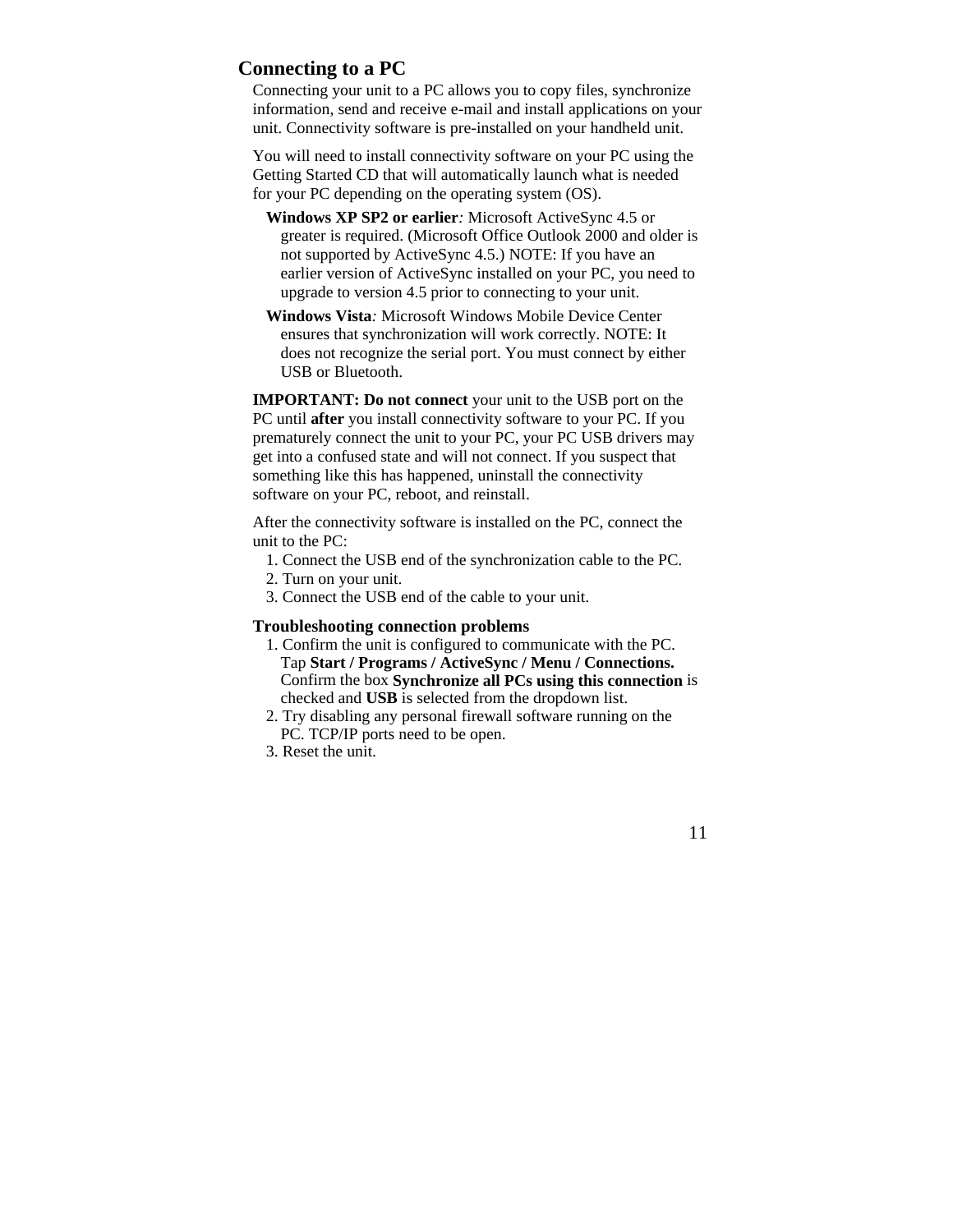- 4. If you have more than one unit, PC and/or cable, testing different combinations of equipment can help isolate the cause of the problem.
- 5. If you suspect the unit may have been connected to the PC USB port before the connectivity software was installed, then uninstall, reboot the PC, and reinstall.
- 6. Confirm the version of connectivity software used on your PC is the same as or later than the one on the Getting Started CD.
- 7. Tap **Start / Settings / Connections / USB to PC** and change the check box **Enable advanced network functionality**.

## **WLAN (802.11)**

If your unit comes with built-in WLAN (also called Wireless LAN or 802.11) capability, you can wirelessly transmit data to and from your unit by connecting to available access points or hot spots. Once connected, you can access the Internet and other network information, send and receive email and use virtual private networks (VPNs) for secure remote access. To find out if you have WLAN installed in your unit, tap **Start / Settings / System / System Information / Wireless**.

The WLAN is off by default. To turn the WLAN on or off, tap **WLAN** from the **Today** screen or tap **Start / Settings / Connections / Wireless Manager** and tap **Wireless LAN**. The unit will automatically detect wireless networks or hot spots. (There may be a slight delay before it updates.) Turn it off when not in use to save battery power and possibly speed up other processes.

**NOTE**: There is a feature found under **Start / Programs / Wireless Access** where you can limit the number of networks to be visible. When **limit network visibility** is selected, only the ones listed can be used and other networks will not be visible. This feature is a convenience to keep other wireless networks from alerting your unit. If you want to add other wireless networks, change this setting.

**Internet** connection is one in which Virtual Private Network (VPN) services are not involved and proxy servers may or may not be utilized. This can include a typical **Internet** connection through a corporate wireless network. A **Work** connection allows you to view file shares on a corporate network.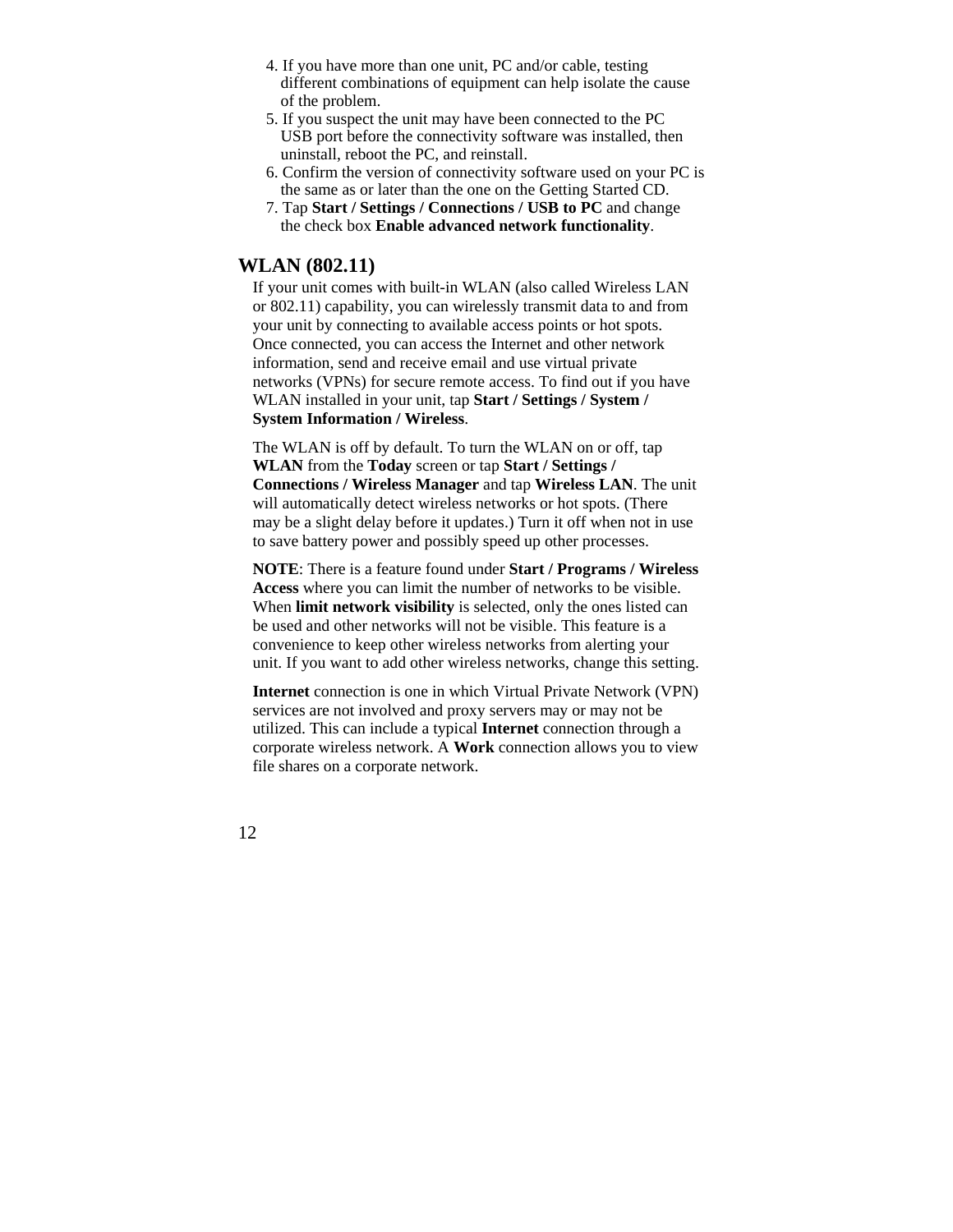If you choose to create an **Internet** connection, open Internet Explorer Mobile on the unit (**Start / Internet Explorer**) to browse the Internet. Some features supported by PC browsers are not supported by Internet Explorer Mobile. For instance, there are no pop-up windows and some sites may not be accessible.

If you choose to create a **Work** connection, open File Explorer on your unit. Tap **Menu / Open Path / New Path** to open a window, allowing you to enter the name of a computer on the network on which you want to view file shares. Tap **OK**.

From here, you can browse the network file shares and copy and paste files between PCs on the network and the unit.

|        | $+ 469.49$<br><b>File Explorer</b> |
|--------|------------------------------------|
|        | Start Menu v<br>Name -             |
|        | Programs                           |
|        | <b>im se</b> Open                  |
| Ca     | Open path:                         |
| Cd     | $\frac{1}{2}$                      |
|        |                                    |
| In     | OK Cancel                          |
|        |                                    |
|        | $5/3/06$ 12.0K<br>Printscreen      |
|        | Windows Media 5/1/06<br><b>28B</b> |
|        | 3 4 5 6 7 8<br>19<br>n<br>2        |
| Tabl   |                                    |
| ΓA     | s<br>v<br>×<br>m                   |
| Cti au | ↑│←│→                              |
|        | 77777<br>Up<br>Menu                |

**Exchange ActiveSync:** Exchange ActiveSync, a component of Exchange Server, facilitates data synchronization between your unit and an Exchange server. This synchronization can occur over a network connection, allowing you to update calendars, contacts, tasks and the Inbox on your unit without directly connecting to a PC. The server must be running Exchange Server 2003 SP2 or later.

To use Exchange ActiveSync, confirm with your system administrator that an Exchange Server is available. The administrator will also provide you with a login name, password, server name, and domain name. To configure Exchange ActiveSync on your unit, tap **Start / Programs / ActiveSync / Menu / Add Server Source.** Enter the server address and confirm with your administrator whether the Exchange server requires an encrypted (SSL) connection. Tap **Next**. Enter the login name, password and domain in the next window. Tap **Next.** Choose the data types you want to synchronize and tap **Finish**.

**Troubleshooting WLAN connection problems;** If the unit seems to be connected to the network, but you are having difficulty using the network connection, tap Start / Settings / Connections / Network Cards / Network Adapters, and confirm that the connection is appropriately configured as either a Work or Internet connection.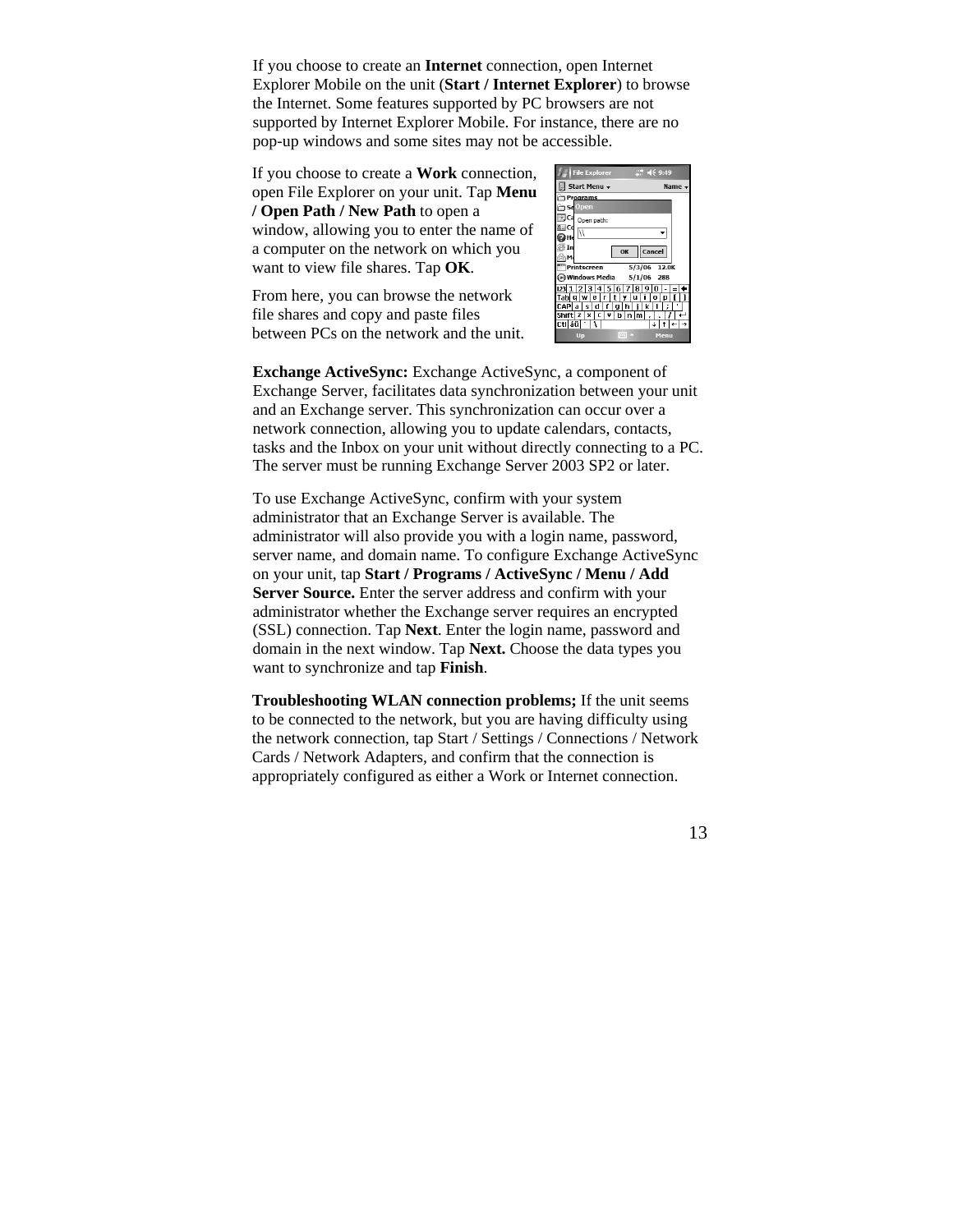## **Bluetooth**

If your unit comes with embedded Bluetooth capability—a shortrange radio technology—your unit can exchange information (beam) with other Bluetooth-enabled devices over a distance of up to 30 feet (10 meters), without requiring a physical connection. To find out if you have built-in Bluetooth available in your unit, tap **Start / Settings / System / System Information / Wireless**.

- **Bluetooth settings:** tap **Start / Settings / Connections / Bluetooth.** 
	- *Mode***:** To enable Bluetooth, select the check box **Turn on Bluetooth**. If you want other Bluetooth devices to find your unit, also select the check box **Make this device visible to other devices**.
	- *Device*: Tap **Add new device** to search for other Bluetooth devices. For enhanced security, use passcodes.

**Bluetooth file transfer between two units and/or a PC:** To transfer files between two units and/or a PC does not always require a partnership. If your PC does require a partnership:

- 1.Confirm Bluetooth is enabled on both units and the receiving unit is visible.
- 2.Tap **Start / Programs / File Explorer** on the unit that is sending the file. Browse to the file to be sent, and touch and hold on it. Tap **Beam File**. Wait for several moments while the sending unit searches for Bluetooth devices in the vicinity.
- 3.Select the receiving unit from the list, and tap **Tap to send**. Wait a few moments while the file is transferred.
- 4.The receiving unit will open a window that says "Receiving Data" and ask if you want to save the file. If you tap **Yes,** the file will be saved in the My Documents folder.

**Creating a Bluetooth Partnership:** Bluetooth partnerships are required for connections to some PCs, printers, and headphones. Configuring Bluetooth connections vary depending upon how each Bluetooth device works. Refer to all device documentation.

- 1.Tap **Start / Settings / Connections / Bluetooth / Mode.** Ensure that both devices have Bluetooth turned on in the Mode area, are visible and within close range.
- 2.Tap **Start / Settings / Connections / Bluetooth / Devices / Add new device…** Wait a few moments while your unit searches for Bluetooth devices in the vicinity.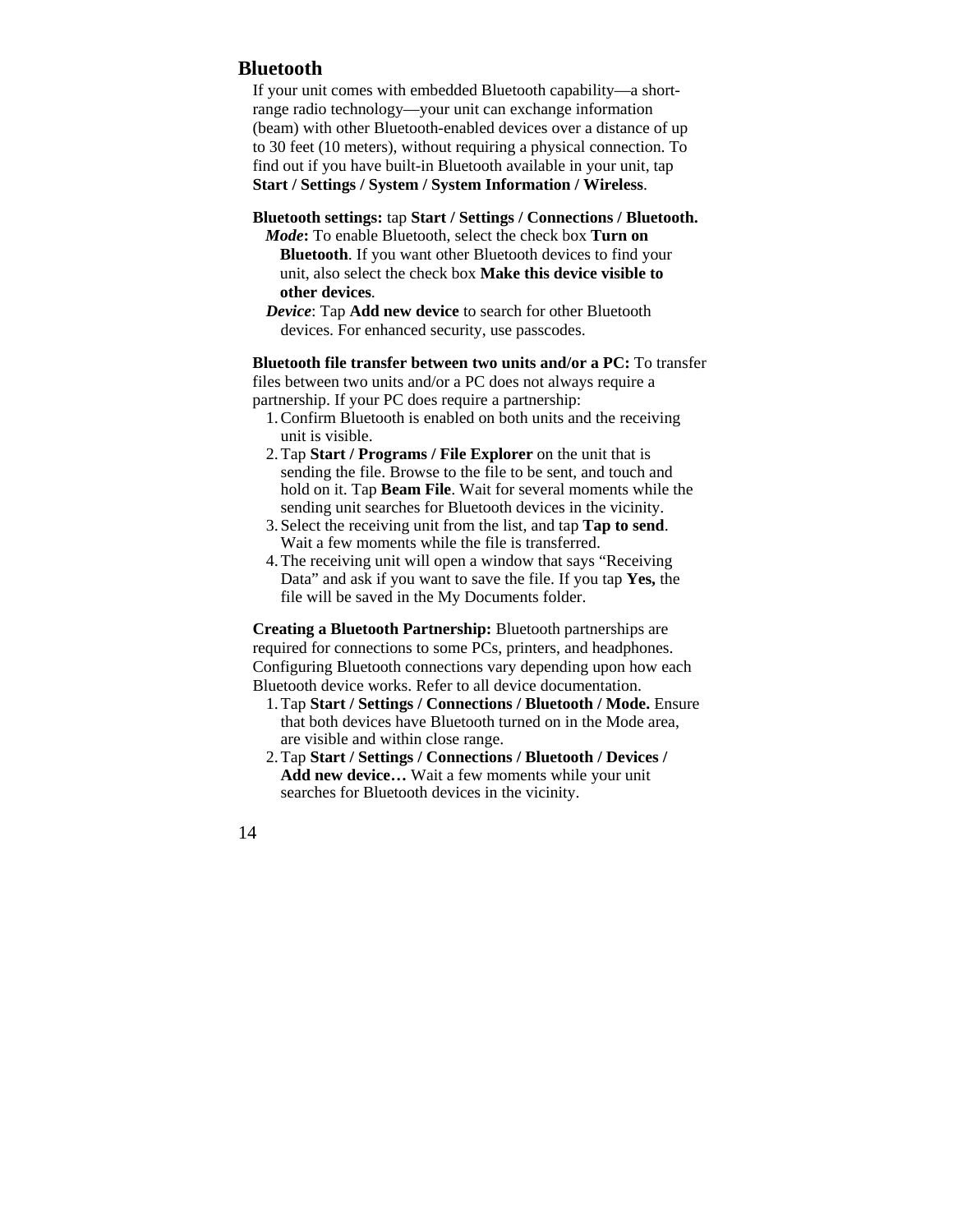- 3.Tap the name of the other Bluetooth device and tap **Next.** For enhanced security, use passcodes. Enter the same passcode on the other unit.
- 4.If desired, change the name of the other device and tap **Finish**.

Once a partnership has been created, the devices do not need to be configured as visible any more.

#### **Bluetooth connection with a PC**

- 1.Ensure that your PC has connectivity software installed. See Connecting to a PC on page 11.
- 2.Set up a partnership between your unit and the PC. See Creating a Bluetooth Partnership on page 14. Refer to your PC documentation for instructions.
- 3.After a few moments, select the PC from the Device list.
- 4.Confirm that ActiveSync service is available and place a check in the check box and tap **Finish**.
- 5.Tap **Start / Programs / ActiveSync / Menu / Connect via Bluetooth**.

**Bluetooth connection with a printer**: If the printer is Bluetoothenabled via Bluetooth serial profile, it is possible to establish a Bluetooth connection.

- 1.Set up a partnership between your unit and the printer. (If the printer asks to connect to your unit, tap **No**.) Refer to your printer documentation to see if a passcode is required and for instructions.
- 2.After a few moments, select the printer from the Device list.
- 3.Confirm that serial port service is available and place a check in the check box and tap **Finish**.

NOTE: The Windows Mobile operating system does not support printing without additional third-party software.

**Troubleshooting Bluetooth connection problems**: If your unit cannot find another Bluetooth device, confirm that the device is within range (less than 30 feet / 10 meters) and no large objects obstruct the path of other Bluetooth-enabled devices. Also confirm that the device is turned on and has been configured to be discoverable**.**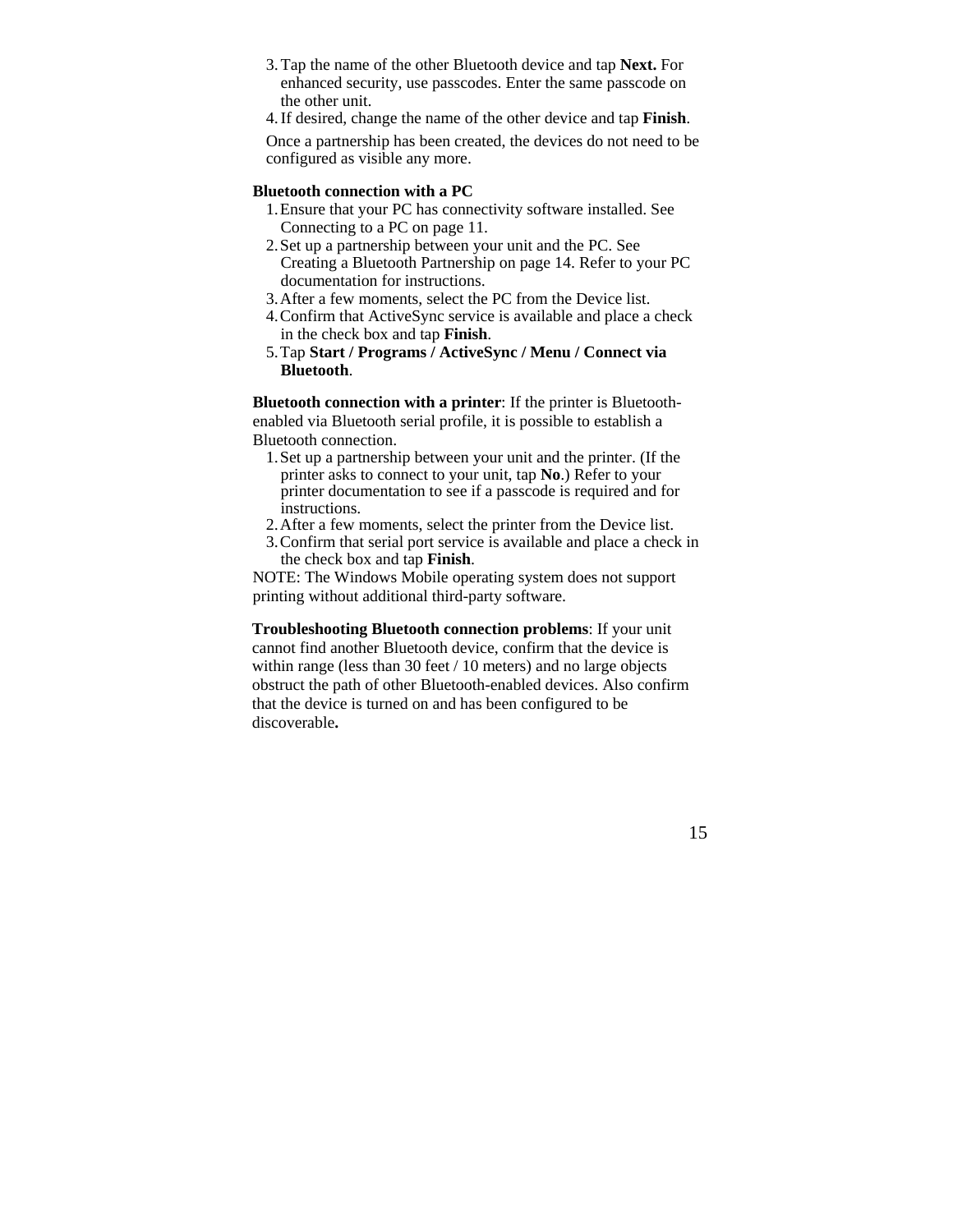# **Additional connectivity**

Your unit supports several additional kinds of connections. If you do not have embedded Bluetooth or WLAN, you can purchase CF cards to add the functionality. The following types of additional connectivity are also possible:

**Modem:** The unit supports dial-up connections to an Internet Service Provider and sending and receiving e-mail with file attachments. You will need to purchase an external modem or a CF modem.

**Web-enabled cell phones:** The unit can connect to the Internet via Bluetooth and Web-enabled cell phones that are compatible with Windows Mobile devices. USB phone connections are not supported. Refer to your phone service provider for more information on establishing Internet connections via your cell phone.

# **Installing additional software on your unit**

The unit can run third-party software designed for Windows Mobile. Most third-party software is installed by running a setup program on the PC while the unit is connected with ActiveSync or the Windows Mobile Device Center. Follow the setup instructions that came with your software. If prompted, perform a reset to complete the installation.

# **Safe Use of Your Unit**

# **Battery safety**

- Use only the battery supplied with your unit to power the unit. Use of other power sources could damage the unit, void your warranty and pose safety hazards.
- **Caution**: Do not expose to temperatures above +140 **°**F (+60 **°**C) Do not short external contacts. Do not disassemble or mistreat the battery. Failure to follow those instructions may present risk of exposure to harmful chemicals, explosion, fire or high temperatures. There are no user-serviceable parts in the battery pack.
- Handle a damaged or leaking battery with extreme care. If the electrolyte comes in contact with your skin, wash the exposed area with soap and water. If it comes in contact with the eye, flush the eye with water for 15 minutes and seek medical attention.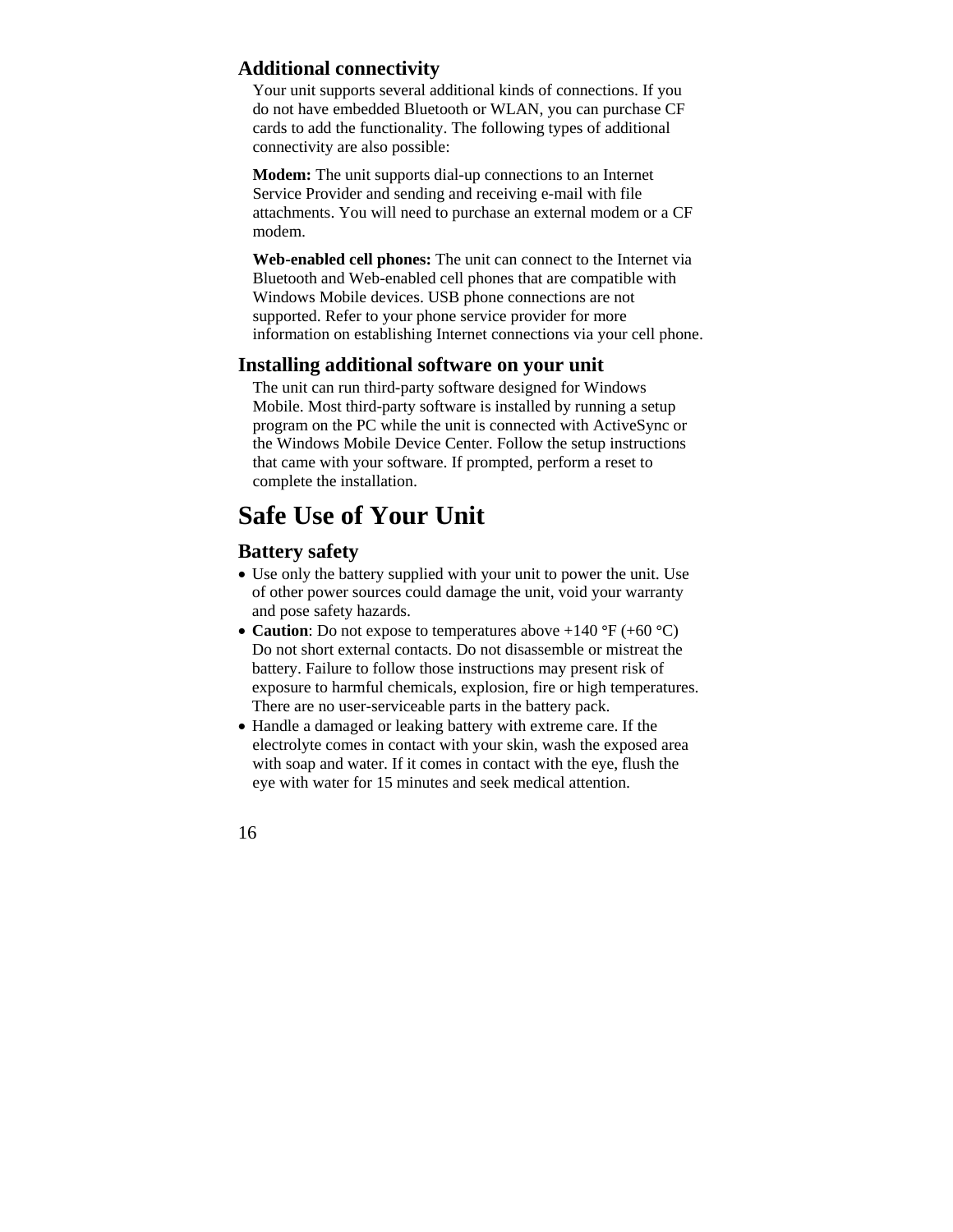- Do not expose the PowerBoot to storage temperatures above +95 °F  $(+35 \degree C)$  for extended periods.
- Do not charge the PowerBoot if the ambient temperature exceeds +95 °F (+35 °C) or is below +32 °F (0 °C).
- Contact your local waste disposal provider regarding the disposal or recycling of the PowerBoot.

# **AC adapter safety**

- Use only AC and vehicle adapters intended for the unit. Other external power sources may damage your product and void the warranty.
- Make certain that the input voltage on the AC adapter matches the voltage in your location. Make certain that the AC adapter has prongs compatible with your outlets.
- AC adapters are designed for **indoor use only**. Avoid using the AC adapter in wet areas.
- Unplug the AC adapter from power when not in use.
- Do not short the output connector.

## **Carrying the unit**

Due to radio frequency emissions, it is unsafe to operate the radio with the unit in a holster, dangling from a lanyard, or with any method that keeps the powered unit in very close proximity to the head or torso. For safe operation, carry the unit in your hand with the antennas located at least 8 inches (~20 cm) from the head or torso. See the following illustration for the correct and incorrect way to operate the unit.



## **Repair**

Do not attempt to dismantle the unit for repair. There are no userserviceable parts inside. For service, use the contact details listed on the cover of this manual or contact your local dealer.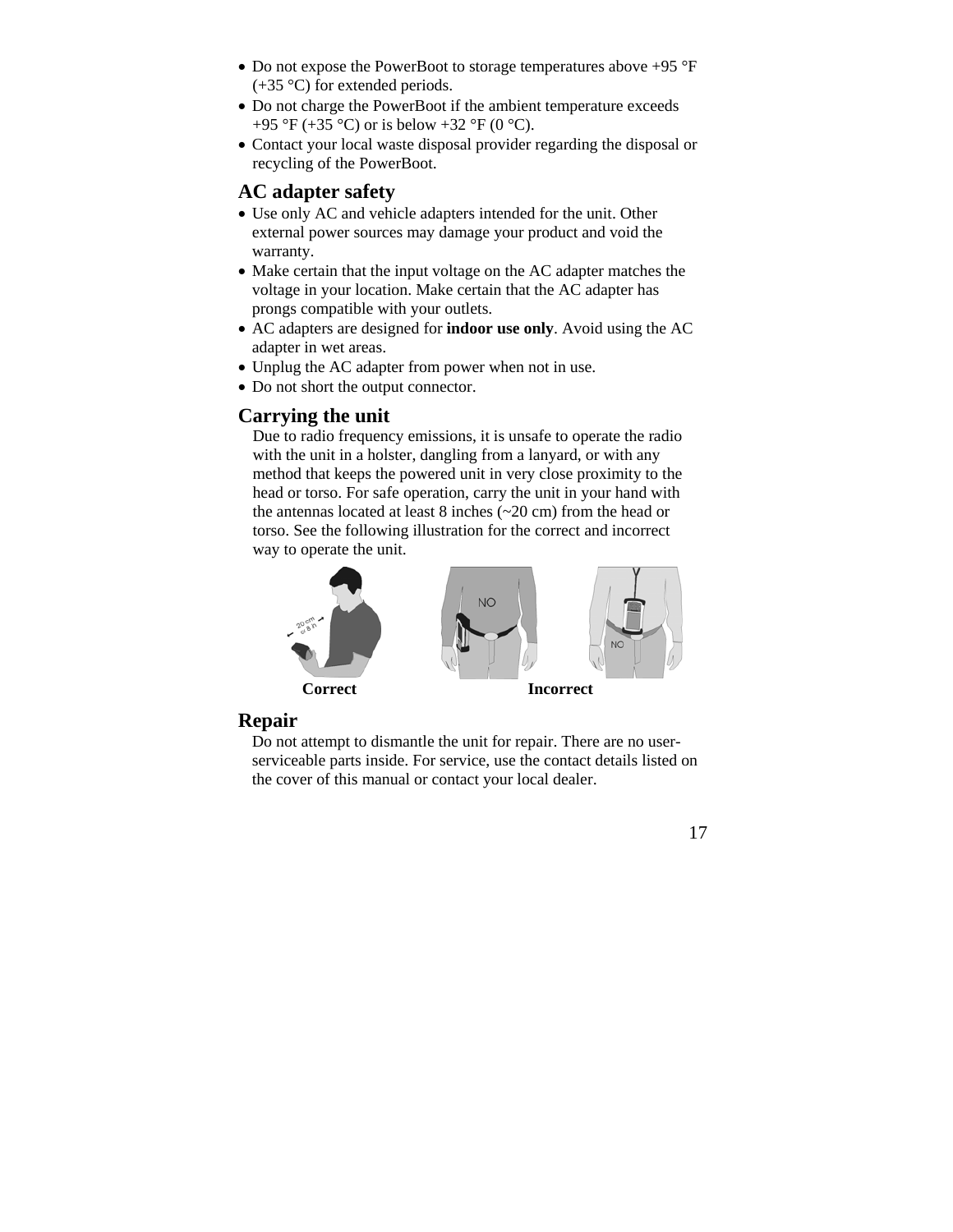# **Settings on your Unit**

Tap **Start / Settings**. Tap any of the icons on the **Personal**, **System** or **Connections** tabs to customize the unit settings to your own preferences. Tap **OK** to exit the settings. Some of the more useful settings are described below.

### **Buttons (keys)**

Tap **Personal / Buttons**. You can assign your favorite programs to several of the keypad buttons. The list of assignable keys is shown on the left side of the screen with the program that is assigned by default on the right. To reassign a key, select the key you wish to change in section 1 and choose the desired program or action from the pull-down list in section 2.

## **Lock (password)**

If you want password protection from unauthorized use of your unit, tap **Personal / Lock**. The password must be entered every time you turn the unit on or resume operation.

**WARNING**: BE CERTAIN TO REMEMBER THE PASSWORD. The only way to recover from a forgotten password is to perform a Clean Boot. However, you will LOSE all application software, licenses, settings and data on your unit. See page 9 for instructions on how to perform a Clean Boot.

## **Sounds and Notifications**

Tap **Personal / Sounds & Notifications**. You can change sound settings related to event notifications, buttons and screen taps. To change the volume, tap the speaker icon in the status bar of the Today screen. You can either change the volume or mute all sounds coming from the unit.

## **Encryption**

Tap **System / Encryption.** To prevent sensitive data on a CF card from being used if the card is lost or stolen, files can be encrypted as they are placed on the card. However, they will only be readable on the unit on which they were initially encrypted. It will not be possible to read these files on the storage card with any other device or even from a PC. Files saved on storage cards before enabling encryption will not be encrypted.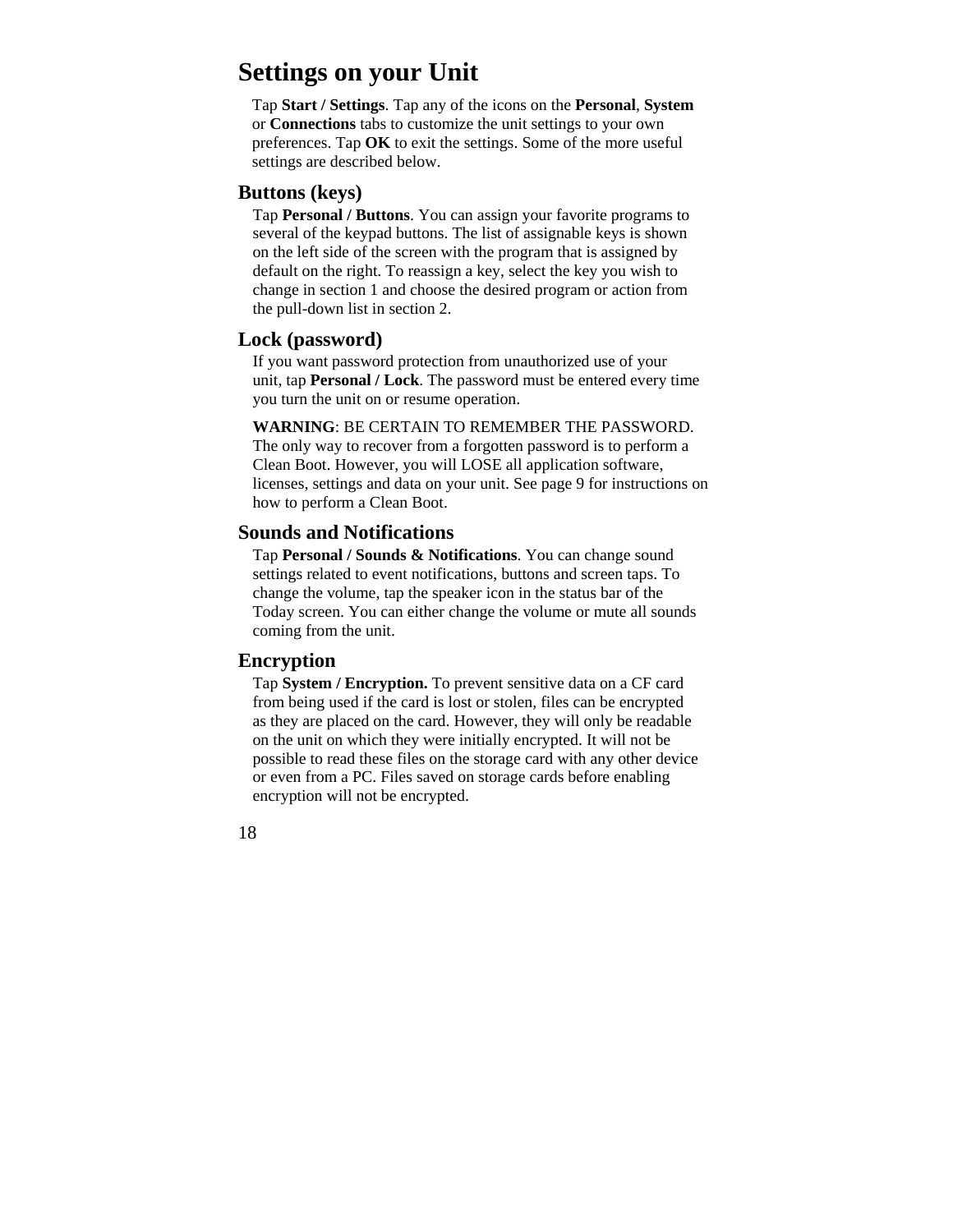**NOTE**: if you perform a Clean Boot on your unit, previously encrypted files on storage cards will no longer be readable by that unit or by any other device, including PCs.

### **Backlight**

Tap **System / Backlight**. Tap **Battery Power**, **External Power** and **Brightness** tabs to change settings.

## **Memory**

Tap **System / Memory** to see how much Storage memory (Flash) and Program memory (RAM) is available. Closing programs still leaves them resident in RAM. As more programs are started, available RAM decreases. If RAM resources become low, you can stop programs and remove them from RAM. First, ensure you have saved all your data. To stop a program, tap the tab **Running Programs**. You can stop individual programs or tap **Stop All**.

## **Power**

Tap **System / Power** to view the approximate battery power remaining in 20% increments. This gauge may be inaccurate after first turning the unit on, or inserting or removing the external AC adapter. The battery driver constantly gathers information about the battery voltage and history and uses this information to report a charge level. It can take up to 30 minutes for the battery driver to gather enough information to more accurately report the charge level. Tap the **Advanced** tab and choose the settings for automatically turning off the unit when not in use.

## **Screen**

Tap **System / Screen**. The orientation can be changed to landscape for some programs that are not screen aware. To change the size of the text on the screen, tap **Text Size** to see more content or increase the readability in many programs.

## **System Information**

Tap System / System Information. Unit information can be found here including firmware version, serial number, processor speed, RAM and Flash size, plus wireless and battery information.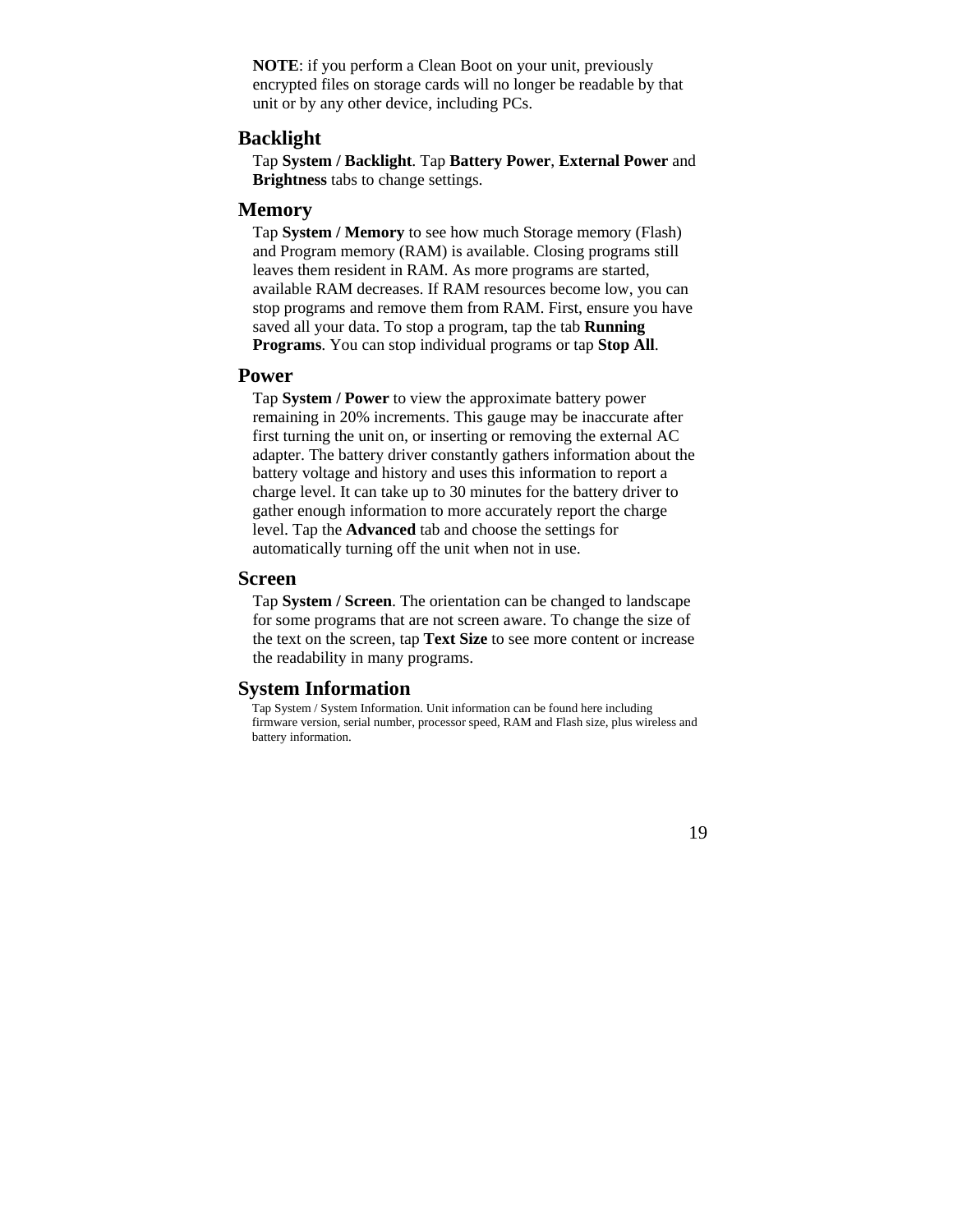# **Caring for Your Unit**

## **Mechanical shock**

The unit is designed to resist damage for drops up to 4 ft  $(1.22)$ meters). However, you should protect the display from impact, pressure, or abrasive substances that can scratch it or crack it. The unit should not be dropped unnecessarily.

## **Cleaning the unit**

Clean the unit with a soft cloth dampened with either water or a diluted mild detergent. **If a mild detergent is used, rinse with water to ensure all residue is removed. Do not use any chemical cleaners and do not put the unit in the dishwasher.** 

## **Care of the touchscreen**

Use only the included stylus or other devices specifically designed for use with touchscreens. The use of ballpoint pens, nails or other sharp objects to operate the touchscreen will scratch and/or damage the unit. Keep the touchscreen clean by gently wiping the display, using a soft cloth dampened either with clean water or glass cleaner. **Do not use abrasive cleaners or apply any cleaner directly to the display. Doing so may void your warranty.** 

Use the screen protectors included with the unit to keep the touchscreen clean and protected. To apply a screen protector, first clean the display thoroughly. Peel the backing from the screen protector. Align the edge, and then drop the remainder onto the display. Use a credit card, if necessary, to squeeze the air from underneath the screen protector.

# **Case Vent Hole**

A GoreTex membrane is used at the vent hole to equalize the atmospheric pressure within the unit and to prevent dust, water, etc. from entering. This vent **must** remain



clear of any obstruction. Damage to the touchscreen will occur if the vent is covered. Covering the vent with stickers and labels may void the warranty.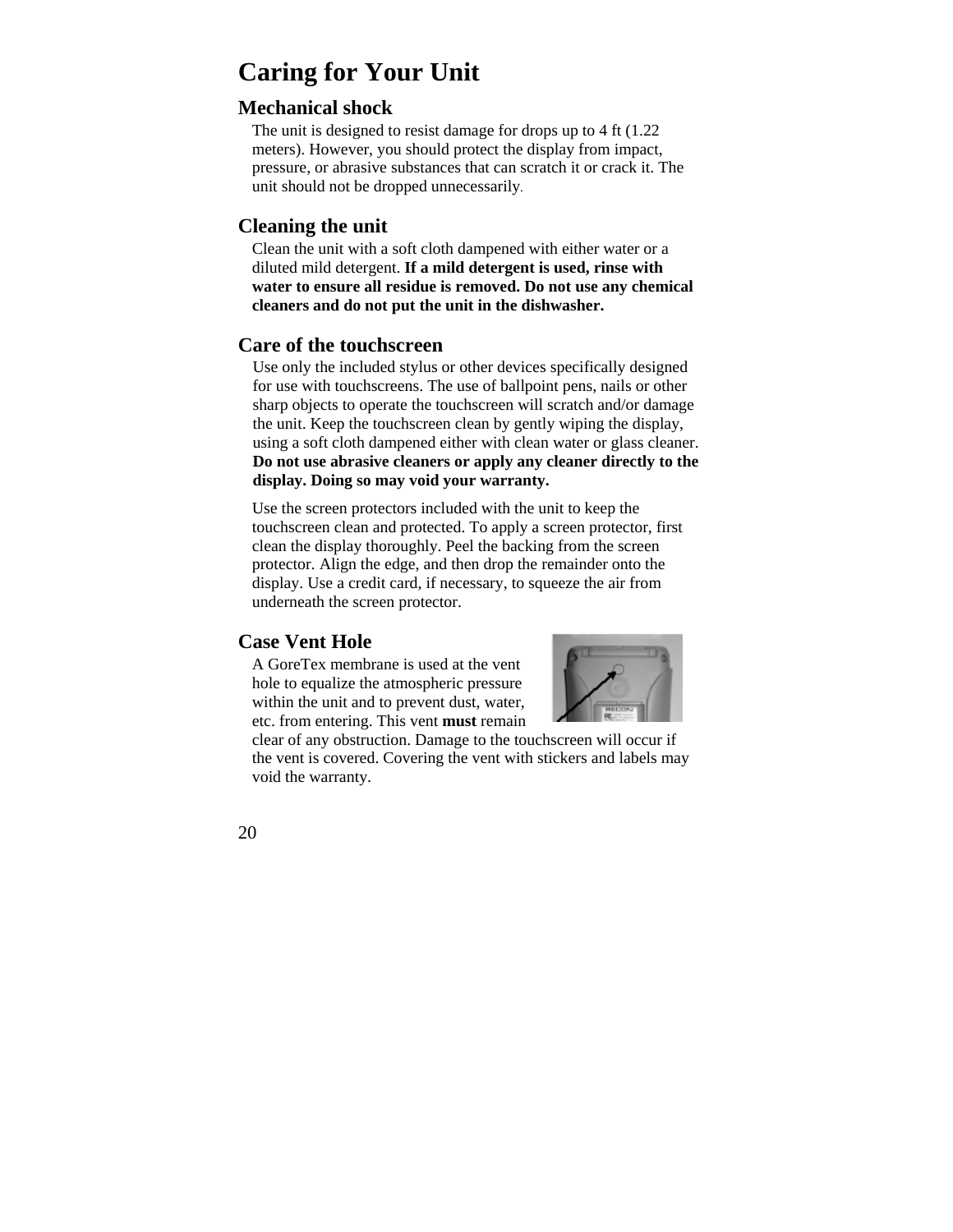# **Environmental Considerations**

The unit's rugged design allows you to run your applications in harsh outdoor environments. Here are some considerations that will help you get the most out of your unit when working in very wet, hot or cold conditions.

#### **Water**

This unit is designed to withstand accidental immersion. To maintain the unit's water resistant seal, it is important to ensure that the screws on the CF-Cap are tightened but not over-tightened. Removal of the back case torx screws, or failure to reattach the CF-Cap screws could cause leakage and may void your warranty.

Because the PowerBoot is designed to easily disconnect from the unit, water can occasionally find its way onto the metal contacts between the battery and the unit. After working in very wet conditions remove the battery and check the contacts to see if they are wet. If so, dry the contacts on both the unit and the battery with a paper towel or clean cloth before storing for overnight or longer.

### **Temperature Range**

The operational temperature range is from -22  $\degree$ F to +140  $\degree$ F (-30  $\degree$ C to  $+60$  °C). Although the unit is designed to be rugged, do not leave it in direct sunlight or in a parked vehicle in the sunlight for extended periods.

Batteries perform best at room temperature. The battery also has a very stable capacity as temperature rises above the human comfort level. However, cold temperatures cause battery life to drop and the colder the temperature the greater the reduction in available battery life. Under very cold conditions (-22°F / -30C and below), you can expect your battery life to be shortened considerably. When working in very cold conditions, consider carrying a fully charged, spare battery in a warm place. The battery performance will improve by keeping the unit and the spare battery warm (for instance, keeping them inside your coat).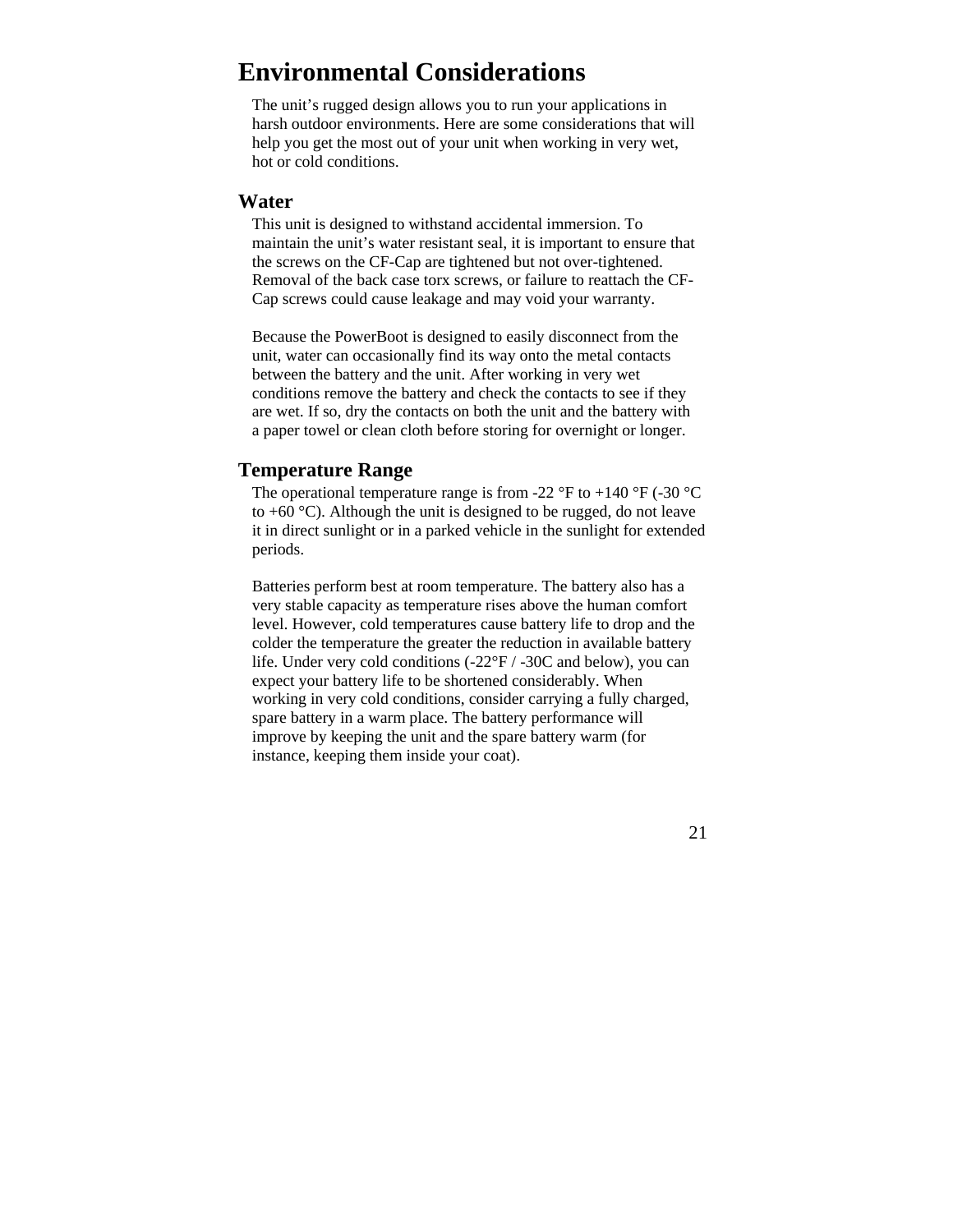# **Hardware Specifications**

| 0S                                                  | Windows Mobile 6.0                                                                             |
|-----------------------------------------------------|------------------------------------------------------------------------------------------------|
| CPU                                                 | 200 MHz or 400 MHz Intel PXA255 XScale® processor                                              |
| <b>RAM</b> (VOLATILE)                               | 64 MB SDRAM                                                                                    |
| <b>FLASH STORAGE</b><br><b>MEMORY (NONVOLATILE)</b> | 128 or 256 MB of nonvolatile Flash storage                                                     |
| <b>DISPLAY</b>                                      | 240 x 320 pixel (¼ VGA) color TFT with LED front light                                         |
| <b>BATTERY LIFE</b>                                 | 15 hours continuous room temperature operation with<br>default settings and no embedded radios |
| <b>BATTERY CHARGING</b>                             | ~12 hours to full charge (w/WLAN turned off)                                                   |
| <b>BATTERY CAPACITY</b>                             | 3800 mAh NiMH rechargeable                                                                     |
| <b>I/O PORTS</b>                                    | Power, RS-232 serial (9-pin) and USB client                                                    |
| SOUND                                               | Integrated sealed speaker and microphone                                                       |
| <b>EXPANSION PORTS</b>                              | Optional 2 CF slots - Type I and Type II                                                       |
| ENVIRONMENTAL                                       | Submersible, drop-resistant, dust-proof (see Environmental<br>section)                         |
| <b>INTEGRATED WIRELESS</b><br>CONNECTIVITY          | Optional Integrated Bluetooth and WLAN capability                                              |

# **Environmental Specifications**

| <b>TEMPERATURE</b> | Operation: -22 °F to +140 °F (-30 °C to +60 °C)<br>Storage: -40 °F to +158 °F (-40 °C to +70 °C)                             |
|--------------------|------------------------------------------------------------------------------------------------------------------------------|
| <b>WATER</b>       | IP67, sealed against accidental immersion (submersible to 1<br>meter for 30 minutes) MIL-STD 810F, Method 512.4, Procedure 1 |
| <b>DROP</b>        | MIL-STD-810F, Method 516.5, Procedure IV                                                                                     |
|                    | 26 drops @4 ft. (1.22 m) onto plywood over concrete; 6 drops @-<br>22 °F (-30 °C), 6 drops @+140 °F (+60 °C)                 |
| SAND AND DUST      | IP67, sealed against dust, MIL-STD 810F, Method 510.4,<br>Procedures Land II                                                 |
| <b>VIBRATION</b>   | MIL-STD 810F Method 514.5, Procedure I & II                                                                                  |
| ALTITUDE           | MIL-STD 810F, to 15,000 ft (4572 m) at a nominal temp. of +73<br>°F (+23 °C), Method 500.4, Procedures I, II, & III          |
| EMI                | Meets FCC class B requirements                                                                                               |
| ROHS COMPLIANT     | This product complies with international RoHS regulations                                                                    |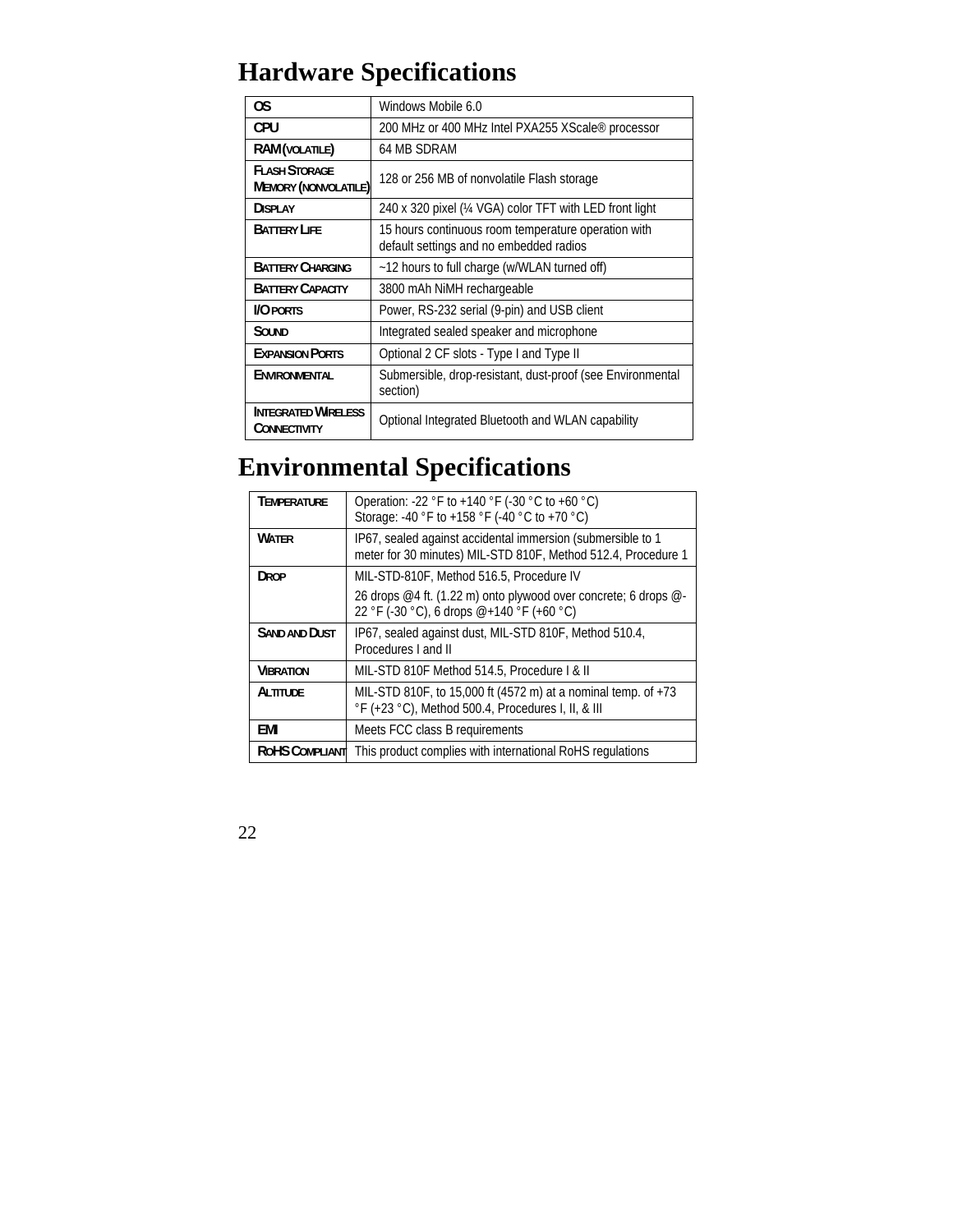# **Troubleshooting**

#### **How do I delete files?**

Open File Explorer and browse to the file to be deleted. Touch and hold on the file and tap **Delete** from the menu that appears. **Unlike PCs, Windows Mobile does not support a Recycle Bin. Once you delete a file, it cannot be recovered.** 

#### **How can I tell how much memory is available?**

Tap **Start / Settings / System / Memory** to view available free storage and program memory. The screen shot shows 94 MB of storage memory is available for files and 31 MB of program memory is available for applications. If a CF card is installed, tap **Storage Card** to view available memory.

| <b>Settings</b>                        |                       |                                      | $22 + 469.54$    | ok       |  |  |
|----------------------------------------|-----------------------|--------------------------------------|------------------|----------|--|--|
| Memory                                 |                       |                                      |                  |          |  |  |
| Storage                                |                       |                                      | Program          |          |  |  |
|                                        | Total: 99.50 MB       |                                      | Total:           | 59.08 MB |  |  |
|                                        | In use: 5.62 MB       |                                      | In use: 28.45 MB |          |  |  |
|                                        | <b>Free: 93.88 MB</b> |                                      | Free: 30.63 MB   |          |  |  |
|                                        |                       | Main Storage Card   Running Programs |                  |          |  |  |
|                                        |                       |                                      |                  |          |  |  |
| Find large files using storage memory. |                       |                                      |                  |          |  |  |
|                                        |                       |                                      |                  |          |  |  |

#### **How can I make the display more viewable?**

Tap **Start / Settings / System / Backlight / Brightness**, and adjust the slider to increase display brightness; however, doing this will reduce battery life. You can also change the background theme found under **Start / Settings / Personal / Today.** Confirm that you have only one screen protector in place.

#### **I am having intermittent problems with serial or USB communication.**

Dirt, debris or oxidation on the contacts can interfere with the connection between the PowerBoot and the unit, resulting in intermittent serial or USB communication problems as well as battery power problems. Use rubbing alcohol and a Q-tip or similar tool to clean the contacts on both the battery and the unit, taking care not to leave fibers behind. Be sure to dry the contacts thoroughly before re-attaching the PowerBoot to the unit.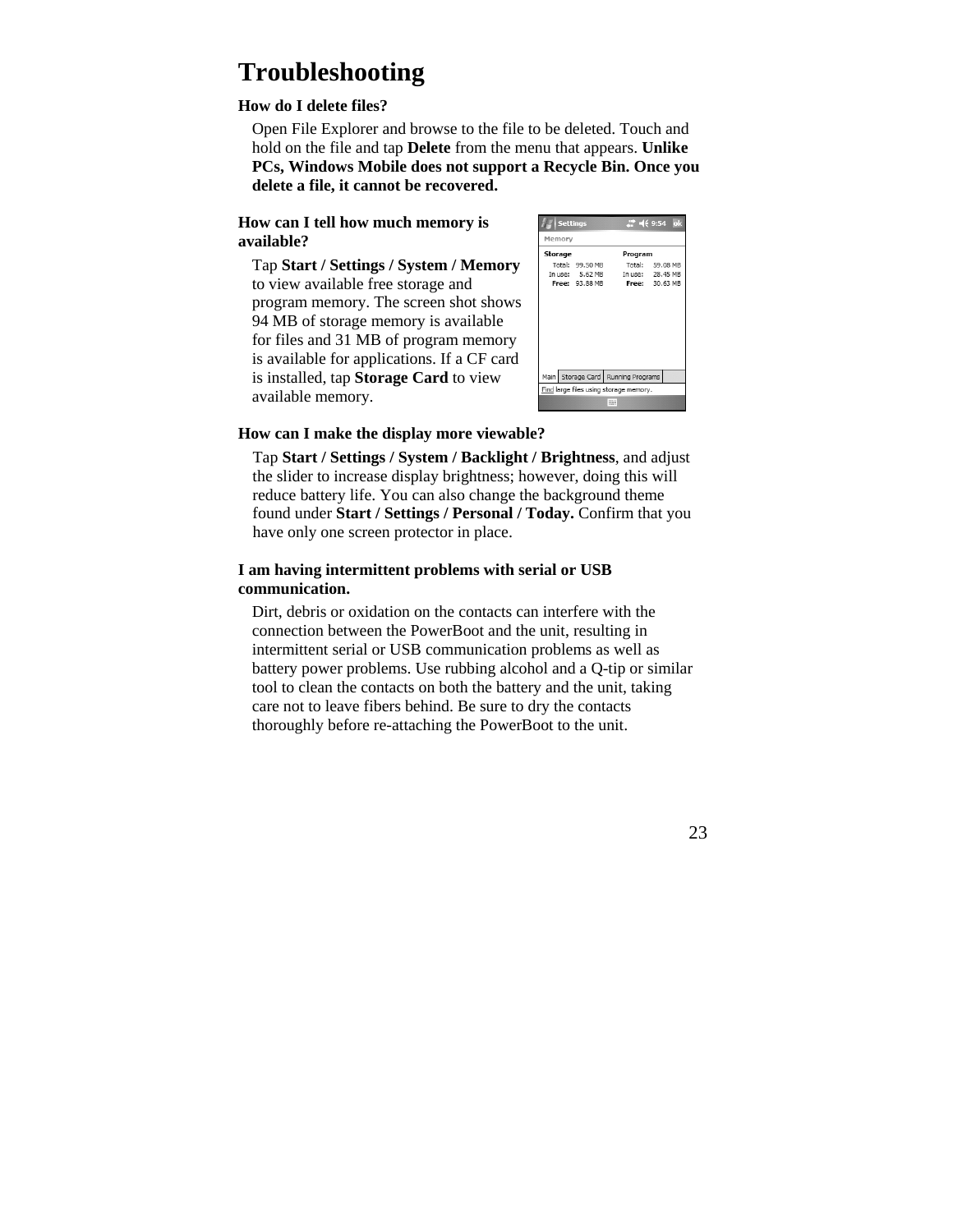#### **It is critically important that my battery doesn't fail during a job. Do you have any suggestions?**

Consider carrying a fully charged spare battery in the field. The unit is designed so that battery replacement can be easily done.

#### **I connected my unit to external power and nothing happened. Is something wrong with my battery?**

Turn the unit off while charging. If a battery is really low, it can take a while for the unit to respond when external power is applied. Allow up to an hour after AC power is first applied to see whether the unit will turn on. Continue to charge for the full 12-hour period.

#### **Can I work with Microsoft Office files in Word Mobile and Excel Mobile?**

Office Mobile applications are trimmed down versions of the PC Microsoft Office applications. You can view simple documents and make simple changes on your unit. However, Mobile versions do not support all of the formatting and other features that are supported by the PC applications.

#### **I see a low battery warning after using the unit for a few hours.**

Confirm that the battery was charged for at least 12 hours while the unit was turned off. Be aware that certain usage conditions will have a significant impact on battery life: heavy use of WLAN, the backlight, high power consumption CF cards and cold temperatures.

#### **I charged the unit overnight. Per the recommendations in this manual, the unit was turned off while on charge. When I turned it on this morning, the power gauge only reported 85 percent charge. Is something wrong with my battery?**

Your battery is probably fine. While the unit is off, the battery driver is not able to gather information about the battery charge level. After turning the unit on, it will take a while -- perhaps a half hour or so -- for the power gauge to more accurately reflect the battery charge state.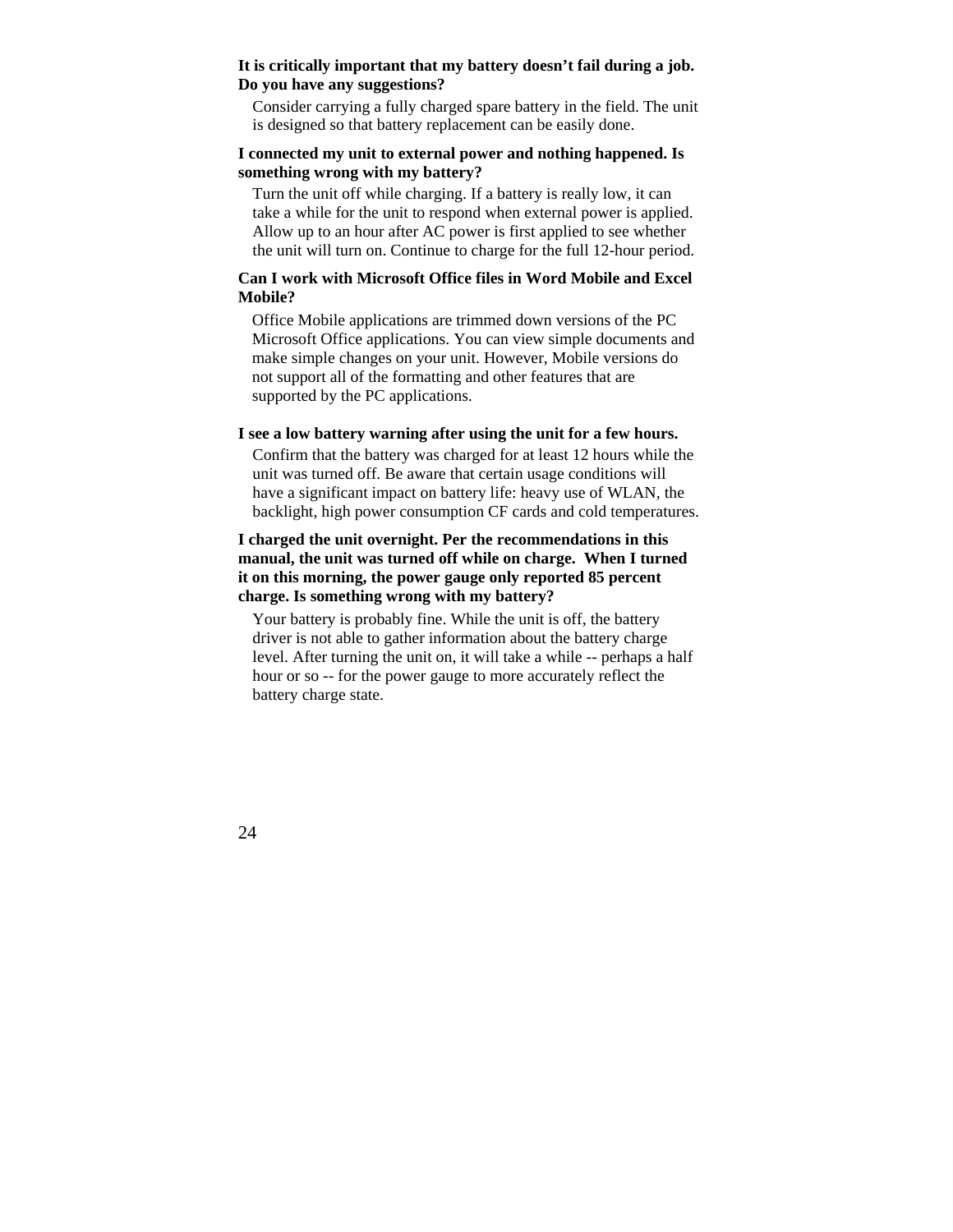#### **When I insert or remove the external AC adapter, the remaining power level jumps. What's going on?**

The battery driver constantly gathers information about the battery voltage and history, and uses this information to report the charge level. Inserting or removing the external AC adapter changes the battery state, and resets the battery history information. It can take up to a half hour after changing the battery state before the battery driver has enough information to more accurately report the battery charge level.

#### **I am trying to connect my unit to the Internet using a Webenabled cell phone, but it refuses to connect.**

Confirm the phone, cable, and login work by connecting to a PC.

If your cellular provider is also providing you with Internet access, contact your provider for information about how to connect a Windows Mobile device. Typically, the provider may require certain modem initialization strings or APN (Access Point Name) strings. If you try to establish the same connection from a PC, typically you install software from the cellular provider, which handles this configuration automatically.

If your ISP is separate from your cellular phone provider, then simply dialing the ISP from your phone should be sufficient. Enter the username and password needed with this ISP. Reduce your connection baud rate to 9600, or contact your cellular provider for specifics.

#### **How can I see file extensions or file attributes?**

The File Explorer included in Windows Mobile does not have any support for viewing file extensions like the Windows Explorer program on a PC.

There are two ways to get around this limitation. You can connect the unit to your PC and browse from the PC to view file extensions and attributes. (Refer to the **Connecting to a PC** on page 11 for details.) Alternatively, third-party file management programs are available for Windows Mobile devices that may support a Recycle bin, viewing file extensions, and more.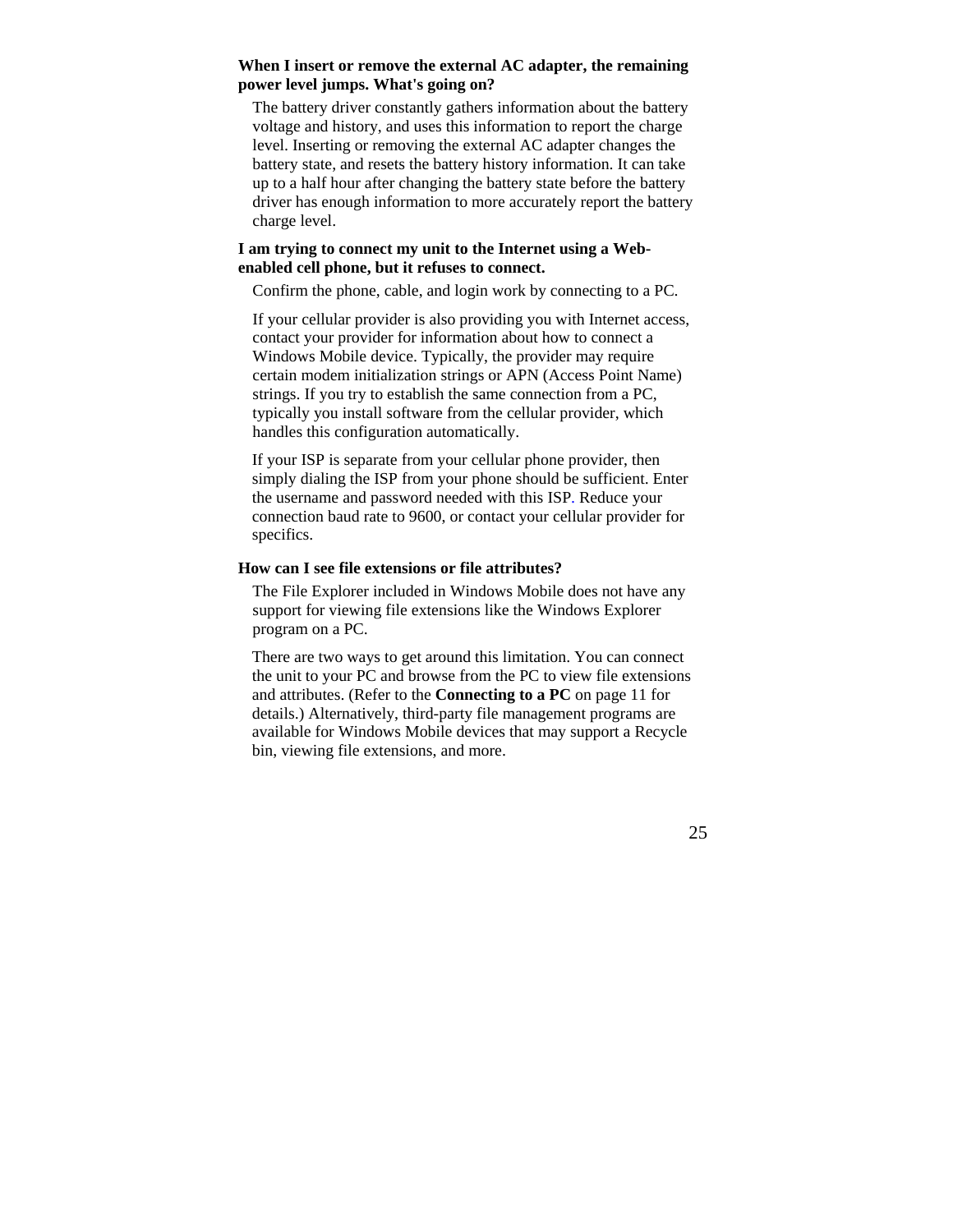# **Regulatory Information**

# **U.S.A.**

This device complies with Part 15 of the FCC Rules. Operation is subject to the following two conditions: (1) this device may not cause harmful interference, and (2) this device must accept any interference received, including interference that may cause undesired operation.

This equipment has been tested and found to comply with the limits for a Class B digital device, pursuant to Part 15 of the FCC Rules. These limits are designed to provide reasonable protection against harmful interference in a residential installation. This equipment generates, uses and can radiate radio frequency energy and, if not installed and used in accordance with the instructions, may cause harmful interference to radio communications. However, there is no guarantee that interference will not occur in a particular installation. If this equipment does cause harmful interference to radio or television reception, which can be determined by turning the equipment off and on, the user is encouraged to try to correct the interference by one or more of the following measures:

- Reorient or relocate the receiving antenna.
- Increase the separation between the equipment and receiver.
- Connect the equipment to an outlet on a circuit different from that to which the receiver is connected.
- Consult the dealer or an experienced radio/TV technician for help.

## **Canada**

This digital apparatus does not exceed the Class B limits for radio noise emissions from digital apparatus as set out in the radio interference regulations of the Canadian Department of Communications. Le présent appareil numérique n'émet pas de bruits radioélectriques dépassant les limites applicables aux appareils numériques de Classe B prescrites dans le règlement sur le brouillage radioélectrique édicté par le Ministère des Communications du Canada.

## **Korea**

For users in Korea the power supply must have the "ek" mark (a Korean safety requirement) and can be purchased separately.

The ratings are: 5 Volts, 4 Amps. Connector - Center positive standard 2.5 mm DC power connector.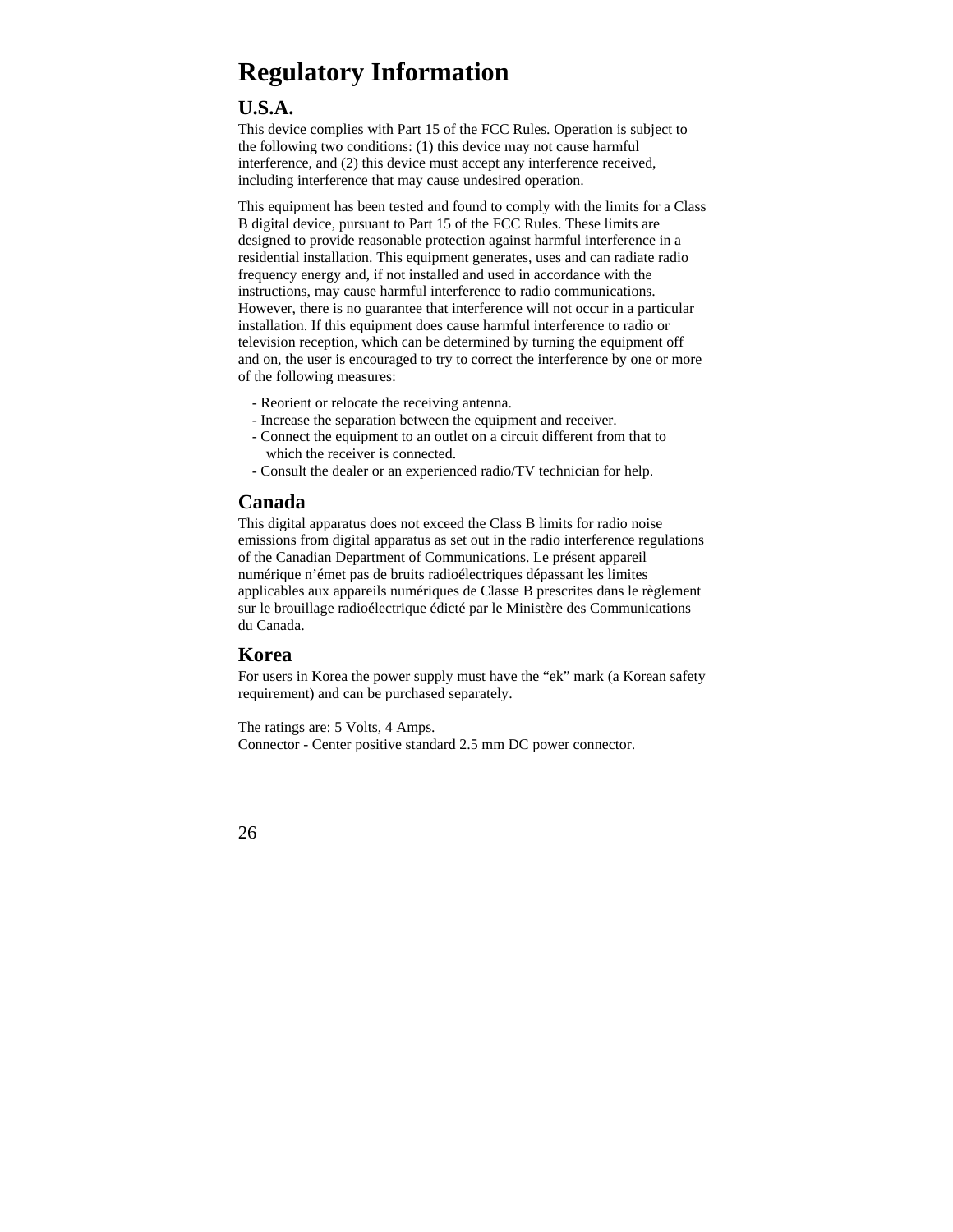# **Declaration of Conformity**

## **Europe**

According to ISO / IEC Guide 22 and EN 450 14

| <b>Manufacturer's Name:</b>                                | Tripod Data Systems, Inc.      |  |  |  |  |
|------------------------------------------------------------|--------------------------------|--|--|--|--|
| <b>Manufacturer's Address:</b>                             | 345 SW Avery Ave.              |  |  |  |  |
|                                                            | Corvallis, OR 97333 USA        |  |  |  |  |
| Declares, under our sole responsibility, that the product: |                                |  |  |  |  |
| <b>Product Name:</b>                                       | <b>Handheld Data Collector</b> |  |  |  |  |
| <b>Model Number:</b>                                       | Recon                          |  |  |  |  |
| <b>Product Options:</b>                                    | ALL.                           |  |  |  |  |
| conforms to the following Product Specifications:          |                                |  |  |  |  |

**Safety:** EN60950-1:2001

**EMC:** EN 55022: 1994 +A1, A2: 1997 EN 55022: 1998 +A1:2000 EN 61000-3-2, 1995+A1+A2: 1998 EN 61000-3-2:2000 EN 61000-3-3:1995 EN 61000-3-3:1995+A1:2001 CFR 47, Part 15, Subpart B EN 55024:1998\* EN 55024:1998+A1:2001\*

**R&TTE Directive 1999/5/EC:** 

EN 300 328 V1.6.1 EN 301 489-1 V1.4.1 EN 301 489-17 V1.2.1

**Environmental:** EU Directive 2002/95/EC

China RoHS

#### **Supplementary Information:**

In addition to meeting the above EMC requirements during system test, the AC adapter provided with this product has been certified to IEC 60950 +A1, A2, A3, A4, A11.

\* Product is battery powered.

Corvallis, OR USA

#### **CAUTION:**

Only approved accessories may be used with this equipment. In general, all cables must be high quality, shielded, correctly terminated and normally restricted to two meters in length. AC adapters approved for this product employ special provisions to avoid radio interference and should not be altered or substituted.

Unapproved modifications or operations beyond or in conflict with these instructions for use may void authorization by the authorities to operate the equipment.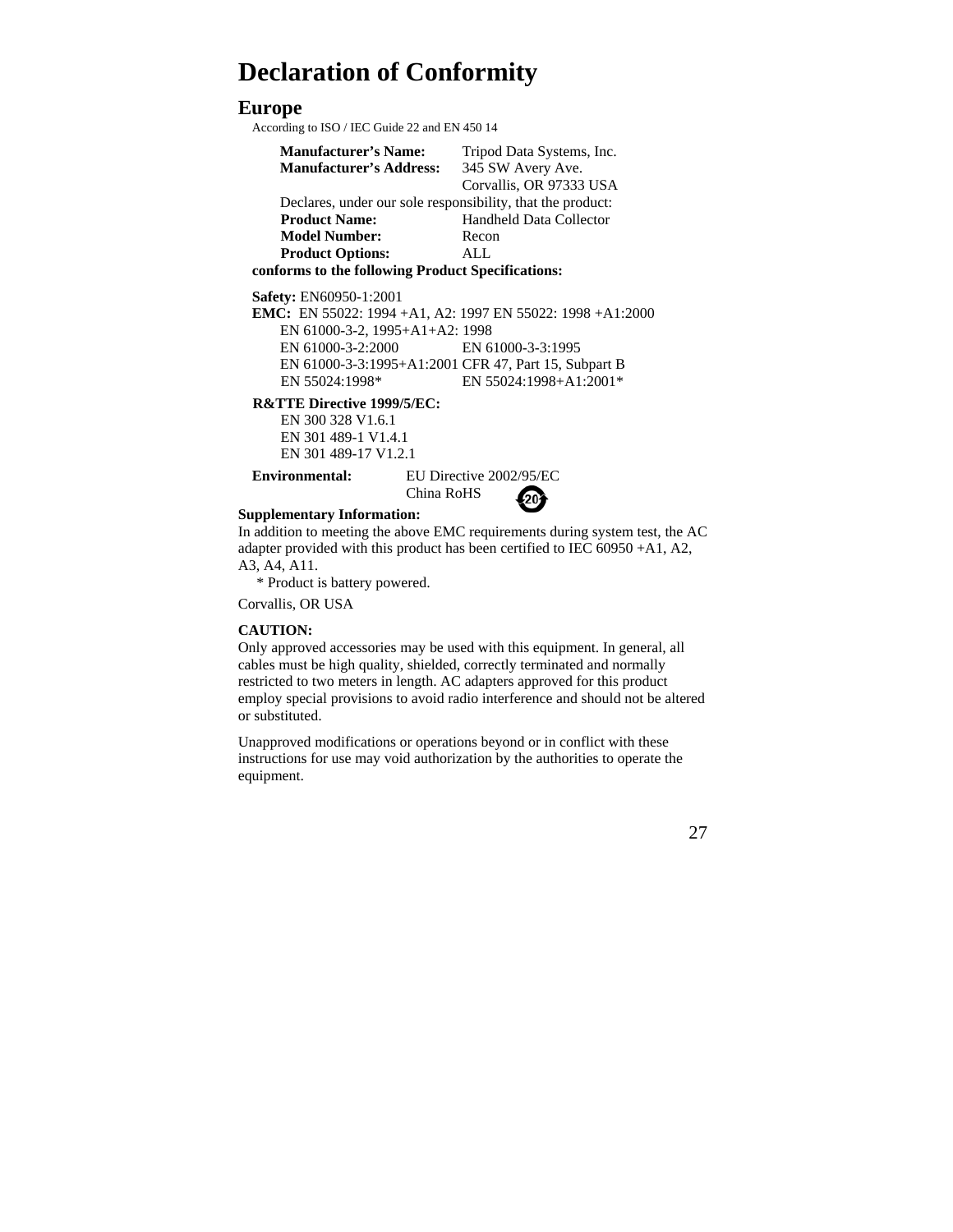## **Environmental Hazards**

The product complies with international RoHS regulations.

## 有毒有害物质和元素

#### **Toxic and Hazardous Substances and Elements**

| 部件名称<br>Part Name                              | 铅<br>Lead<br>(Pb) | 汞<br>Mercury<br>(Hg) | 镉        | 六价铬<br>Chromium<br>$(Cr6+)$ | 聚溴联苯<br>Cadmium (Cd) Hexavalent Poly-brominated Poly-brominated<br>biphenyls<br>(PBB) | 聚溴二苯醚<br>diphenyl ethers<br>(PBDE) |  |
|------------------------------------------------|-------------------|----------------------|----------|-----------------------------|---------------------------------------------------------------------------------------|------------------------------------|--|
| 印制电路组件<br><b>Printed Circuit</b><br>Assemblies | Χ                 | $\cap$               | $\Omega$ | $\Omega$                    | $\Omega$                                                                              | $\Omega$                           |  |
| 显示<br>Display                                  | Χ                 | ∩                    | $\Omega$ | ∩                           | ∩                                                                                     | $\Omega$                           |  |
| 键盘<br>Keypad                                   | Χ                 | ∩                    | $\Omega$ | ∩                           |                                                                                       | $\Omega$                           |  |
| 住房<br>Housing                                  | $\Omega$          | ∩                    | $\Omega$ | ∩                           |                                                                                       | $\Omega$                           |  |
| 硬件<br>Hardware                                 | $\Omega$          | ∩                    | $\Omega$ | $\cap$                      | ∩                                                                                     | $\Omega$                           |  |

*Product Period does not include these items* 

| 电池<br>Battery                           | Χ        | ∩      | $\Omega$ | $\Omega$ | $\Omega$ | $\Omega$ |  |
|-----------------------------------------|----------|--------|----------|----------|----------|----------|--|
| 交流适配器<br>AC adapter                     | Χ        | ∩      | $\Omega$ | $\Omega$ | $\Omega$ | $\Omega$ |  |
| 电缆<br>cable                             | $\Omega$ | $\cap$ | $\Omega$ | $\Omega$ | ∩        | $\Omega$ |  |
| 开始指南<br><b>Getting Started</b><br>Guide | $\Omega$ | $\cap$ | $\Omega$ | $\Omega$ | $\cap$   | $\Omega$ |  |
| 手带<br>Hand strap                        | $\Omega$ | $\cap$ | $\Omega$ | $\Omega$ | Ω        | $\Omega$ |  |
| 触控笔包<br>Stylus pkg.                     | $\Omega$ | $\cap$ | $\cap$   | $\Omega$ | $\cap$   | $\Omega$ |  |
| 随带光盘<br>Companion CD                    | $\Omega$ | $\cap$ | $\Omega$ | $\Omega$ | $\cap$   | $\Omega$ |  |

012008